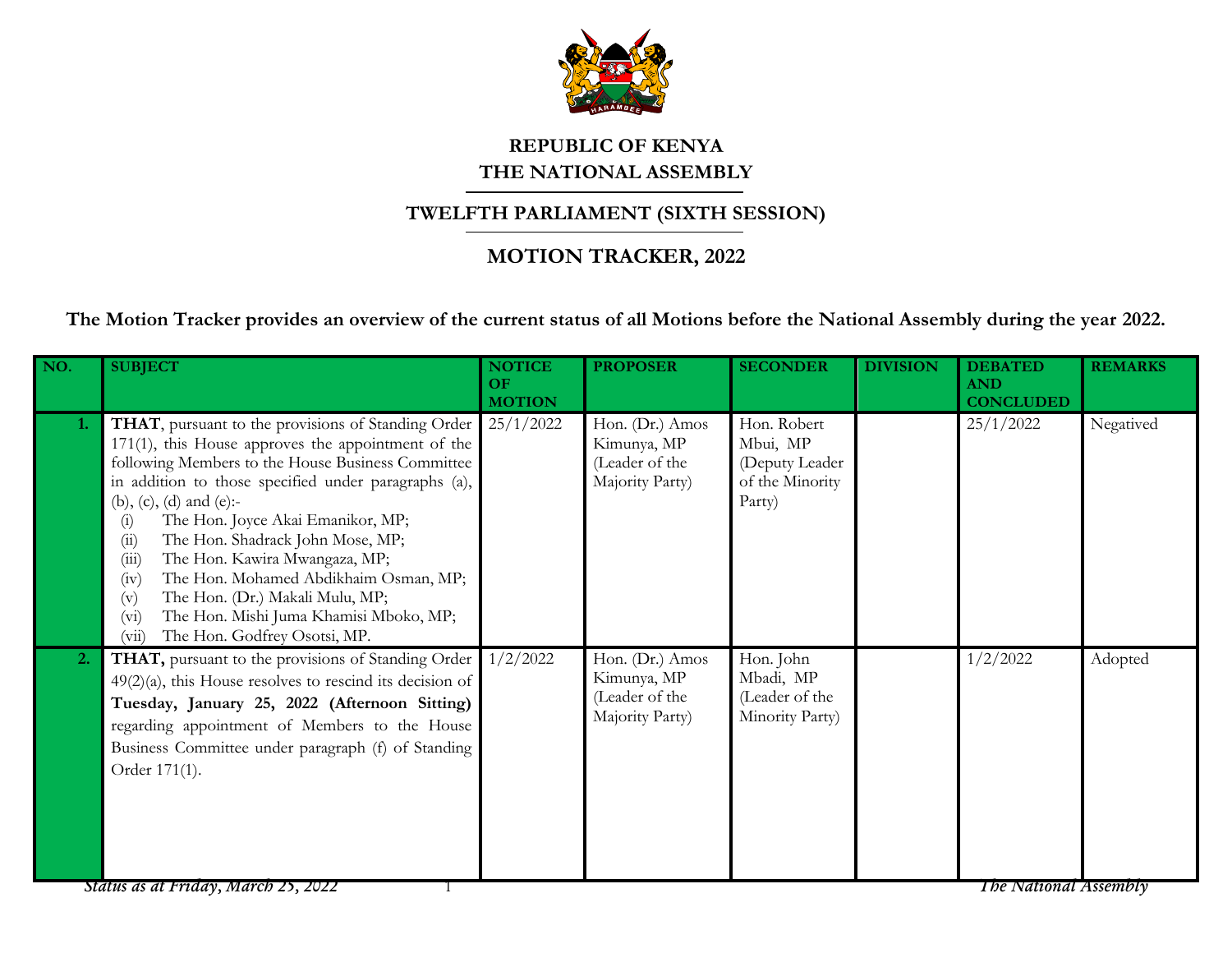| NO. | <b>SUBJECT</b>                                                                                                                                                                                                                                                                                                                                                                                                                                                                                                                                                                                                                                                                                                                                                                                                                                                                                                                                                                                           | <b>NOTICE</b><br>OF<br><b>MOTION</b> | <b>PROPOSER</b>                                                     | <b>SECONDER</b>                                                                               | <b>DIVISION</b> | <b>DEBATED</b><br><b>AND</b><br><b>CONCLUDED</b> | <b>REMARKS</b> |
|-----|----------------------------------------------------------------------------------------------------------------------------------------------------------------------------------------------------------------------------------------------------------------------------------------------------------------------------------------------------------------------------------------------------------------------------------------------------------------------------------------------------------------------------------------------------------------------------------------------------------------------------------------------------------------------------------------------------------------------------------------------------------------------------------------------------------------------------------------------------------------------------------------------------------------------------------------------------------------------------------------------------------|--------------------------------------|---------------------------------------------------------------------|-----------------------------------------------------------------------------------------------|-----------------|--------------------------------------------------|----------------|
| 3.  | THAT, pursuant to the provisions of Standing Order<br>$171(1)(f)$ , this House approves the appointment of the<br>following Members to the House Business Committee<br>in addition to those specified under paragraphs (a),<br>(b), (c), (d) and (e):-<br>The Hon. Joyce Akai Emanikor, MP;<br>(i)<br>The Hon. Shadrack John Mose, MP;<br>(ii)<br>The Hon. Kawira Mwangaza, MP;<br>(iii)<br>The Hon. Mohamed Abdikhaim Osman, MP;<br>(iv)<br>The Hon. (Dr.) Makali Mulu, MP;<br>(v)<br>The Hon. Mishi Juma Khamisi Mboko, MP;<br>(v <sub>i</sub> )<br>The Hon. Godfrey Osotsi, MP.<br>(vii)                                                                                                                                                                                                                                                                                                                                                                                                              | 1/2/2022                             | Hon. (Dr.) Amos<br>Kimunya, MP<br>(Leader of the<br>Majority Party) | Hon. John<br>Mbadi, MP<br>(Leader of the<br>Minority Party)                                   |                 | 1/2/2022                                         | Adopted        |
| 4.  | THAT, notwithstanding the provisions of Standing<br>Order 97(4), this House orders that, each speech in a<br>debate on Bills sponsored by a Committee, the<br>Leader of the Majority Party or the Leader of the<br>Minority Party be limited as follows:- A maximum of<br>forty five (45) minutes for the Mover, in moving and<br>fifteen minutes (15) in replying, a maximum of thirty<br>(30) minutes for the Chairperson of the relevant<br>Committee (if the Bill is not sponsored by the<br>relevant Committee), and a maximum of ten (10)<br>minutes for any other Member speaking, except the<br>Leader of the Majority Party and the Leader of the<br>Minority Party, who shall be limited to a maximum of<br>fifteen Minutes (15) each (if the Bill is not sponsored<br>by either of them); and that priority in speaking be<br>accorded to the Leader of the Majority Party, the<br>Leader of the Minority Party and the Chairperson of<br>the relevant Departmental Committee, in that order. | 2/2/2022                             | Hon. (Dr.) Amos<br>Kimunya, MP<br>(Leader of the<br>Majority Party) | Hon. (Dr.)<br>Rachel Nyamai,<br>MP<br>(Chairperson,<br>Departmental<br>Committee on<br>Lands) |                 | 2/2/2022                                         | Adopted        |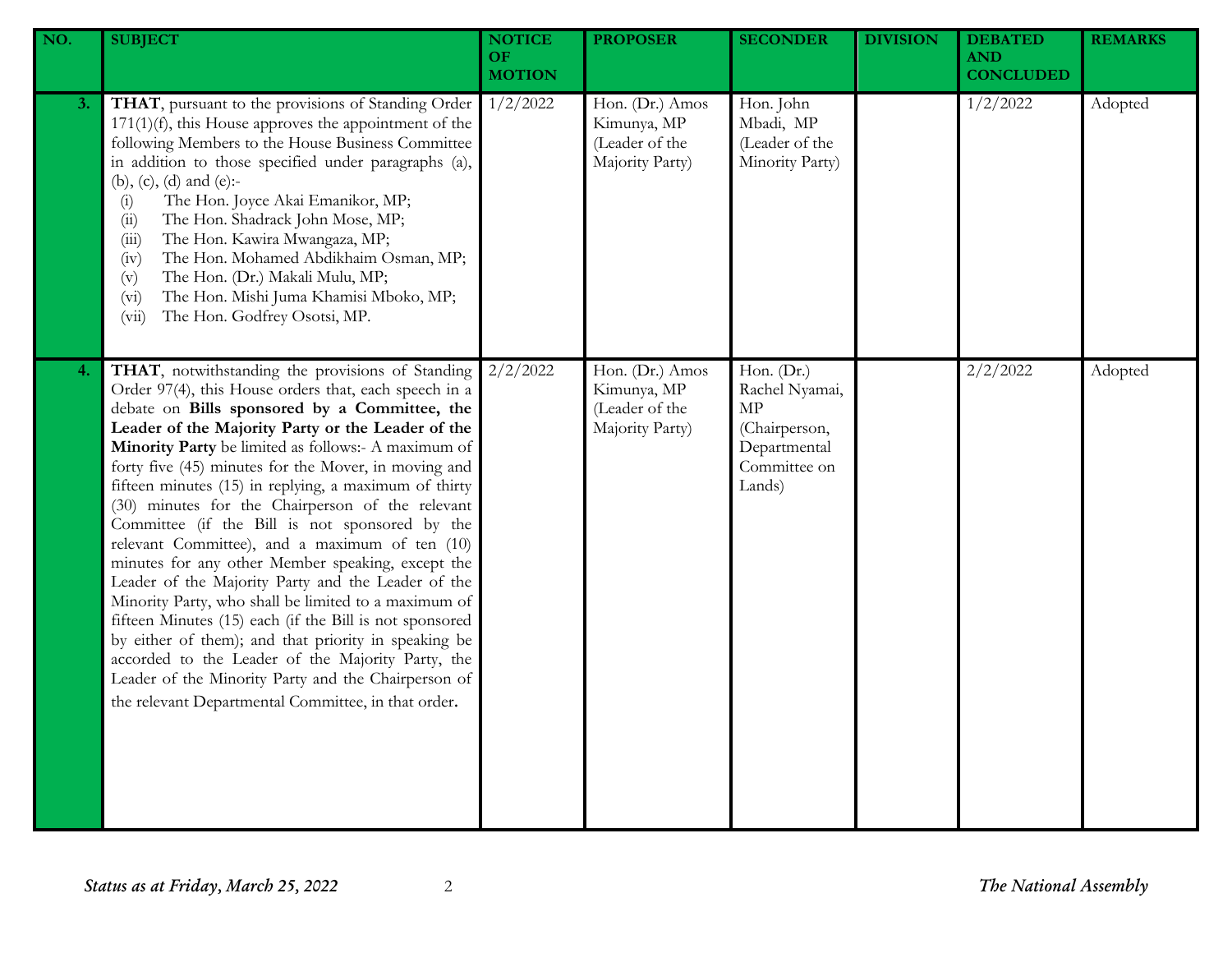| NO. | <b>SUBJECT</b>                                                                                                                                                                                                                                                                                                                                                                                                                                                                                                                                                                                                                                                                                                                                                                                                                                                                                                                            | <b>NOTICE</b><br>OF<br><b>MOTION</b> | <b>PROPOSER</b>                                                     | <b>SECONDER</b>                                                       | <b>DIVISION</b> | <b>DEBATED</b><br><b>AND</b><br><b>CONCLUDED</b> | <b>REMARKS</b> |
|-----|-------------------------------------------------------------------------------------------------------------------------------------------------------------------------------------------------------------------------------------------------------------------------------------------------------------------------------------------------------------------------------------------------------------------------------------------------------------------------------------------------------------------------------------------------------------------------------------------------------------------------------------------------------------------------------------------------------------------------------------------------------------------------------------------------------------------------------------------------------------------------------------------------------------------------------------------|--------------------------------------|---------------------------------------------------------------------|-----------------------------------------------------------------------|-----------------|--------------------------------------------------|----------------|
| 5.  | THAT, notwithstanding the provisions of Standing<br>Order 97(4), this House orders that, each speech in a<br>debate on Bills NOT sponsored by a Committee,<br>the Leader of the Majority Party or the Leader of<br>the Minority Party be limited as follows:- A<br>maximum of three hours and thirty minutes, with not<br>more than thirty (30) minutes for the Mover, in<br>moving and ten (10) minutes in replying, a maximum<br>of thirty (30) minutes for the Chairperson of the<br>relevant Committee and a maximum of ten (10)<br>minutes for any other Member speaking, except the<br>Leader of the Majority Party and the Leader of the<br>Minority Party, who shall be limited to a maximum of<br>fifteen Minutes (15) each; and that priority in speaking<br>be accorded to the Leader of the Majority Party, the<br>Leader of the Minority Party and the Chairperson of<br>the relevant Departmental Committee, in that order. | 2/2/2022                             | Hon. (Dr.) Amos<br>Kimunya, MP<br>(Leader of the<br>Majority Party) | Hon. (Dr.)<br>James Nyikal,<br>MP<br>(Seme<br>Constituency)           |                 | 2/2/2022                                         | Adopted        |
| 6.  | THAT, notwithstanding the provisions of Standing<br>Order 97(4), this House orders that, each speech in a<br>debate on any Motion, including a Special motion<br>be limited in the following manner:- A maximum of<br>three hours with not more than twenty (20) minutes<br>for the Mover and ten (10) minutes for each other<br>Member speaking, except the Leader of the Majority<br>Party and the Leader of the Minority Party, who shall<br>be limited to a maximum of fifteen (15) minutes each,<br>and that ten (10) minutes before the expiry of the<br>time, the Mover shall be called upon to reply; and that<br>priority in speaking be accorded to the Leader of the<br>Majority Party, the Leader of the Minority Party and<br>the Chairperson of the relevant Departmental<br>Committee, in that order.                                                                                                                      | 2/2/2022                             | Hon. (Dr.) Amos<br>Kimunya, MP<br>(Leader of the<br>Majority Party) | Hon. (Dr.)<br>David Eseli<br>Simiyu, MP<br>(Tongaren<br>Constituency) |                 | 2/2/2022                                         | Adopted        |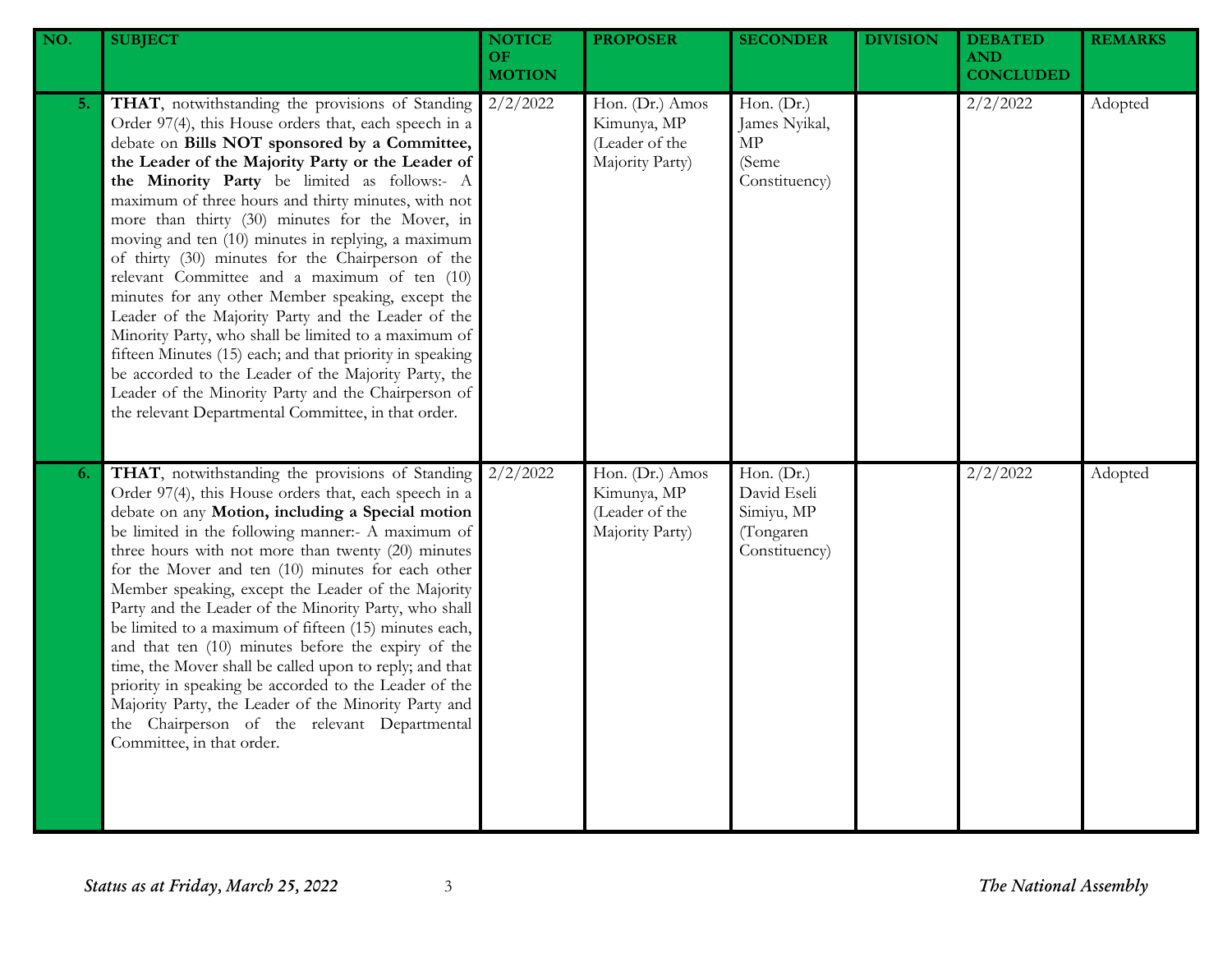| NO. | <b>SUBJECT</b>                                                                                                                                                                                                                                                                                                                                                                                                                                                                                                                                                                                                                                                                                                                                                                                                                                                                                                                                                                                                                                                                                                                            | <b>NOTICE</b><br>OF.<br><b>MOTION</b> | <b>PROPOSER</b>                                                     | <b>SECONDER</b>                                                                                           | <b>DIVISION</b> | <b>DEBATED</b><br><b>AND</b><br><b>CONCLUDED</b> | <b>REMARKS</b> |
|-----|-------------------------------------------------------------------------------------------------------------------------------------------------------------------------------------------------------------------------------------------------------------------------------------------------------------------------------------------------------------------------------------------------------------------------------------------------------------------------------------------------------------------------------------------------------------------------------------------------------------------------------------------------------------------------------------------------------------------------------------------------------------------------------------------------------------------------------------------------------------------------------------------------------------------------------------------------------------------------------------------------------------------------------------------------------------------------------------------------------------------------------------------|---------------------------------------|---------------------------------------------------------------------|-----------------------------------------------------------------------------------------------------------|-----------------|--------------------------------------------------|----------------|
| 7.  | THAT, notwithstanding the provisions of Standing<br>Order 97(4), this House orders that, each speech in a<br>debate on Committee Reports (except for Reports<br>of Audit Committees), including a Report of a Joint<br>Committee of the Houses of Parliament or any other<br>Report submitted to the House for which limitation<br>of time has not been specified, shall be limited as<br>follows:- A maximum of two and a half hours, with<br>not more than twenty (20) minutes for the Mover in<br>moving and five (5) minutes for any other Member<br>speaking, including the Chairperson of the relevant<br>Committee (if the Committee Report is not moved by<br>the Chairperson of the relevant Committee) except<br>the Leader of the Majority Party and the Leader of the<br>Minority Party, who shall be limited to a maximum of<br>ten $(10)$ minutes each, and that ten $(10)$ minutes<br>before the expiry of the time, the Mover shall be<br>called upon to reply; and further that priority in<br>speaking shall be accorded to the Leader of the<br>Majority Party and the Leader of the Minority Party,<br>in that order. | $2/2/\overline{2022}$                 | Hon. (Dr.) Amos<br>Kimunya, MP<br>(Leader of the<br>Majority Party) | Hon. (Dr.)<br>Makali Mulu,<br>$\ensuremath{\mathrm{MP}}$<br>(Kitui Central<br>Constituency)               |                 | 2/2/2022                                         | Adopted        |
| 8.  | THAT, notwithstanding the provisions of Standing<br>Order 97(4), this House orders that, each speech in<br>debate on Reports of Audit Committees (PIC,<br>PAC & SFAC) be limited as follows:- A maximum of<br>sixty (60) minutes for the Mover in moving and thirty<br>(30) minutes in replying, and a maximum of ten (10)<br>minutes for any other Member speaking, except the<br>Leader of the Majority Party and the Leader of the<br>Minority Party, who shall be limited to a maximum of<br>fifteen (15) minutes each; and that priority be<br>accorded to the Leader of the Majority Party and the<br>Leader of the Minority Party, in that order.                                                                                                                                                                                                                                                                                                                                                                                                                                                                                  | 2/2/2022                              | Hon. (Dr.) Amos<br>Kimunya, MP<br>(Leader of the<br>Majority Party) | Hon. Silas<br>Tiren, MP<br>(Chairperson,<br>Departmental<br>Committee on<br>Agriculture and<br>Livestock) |                 | 2/2/2022                                         | Adopted        |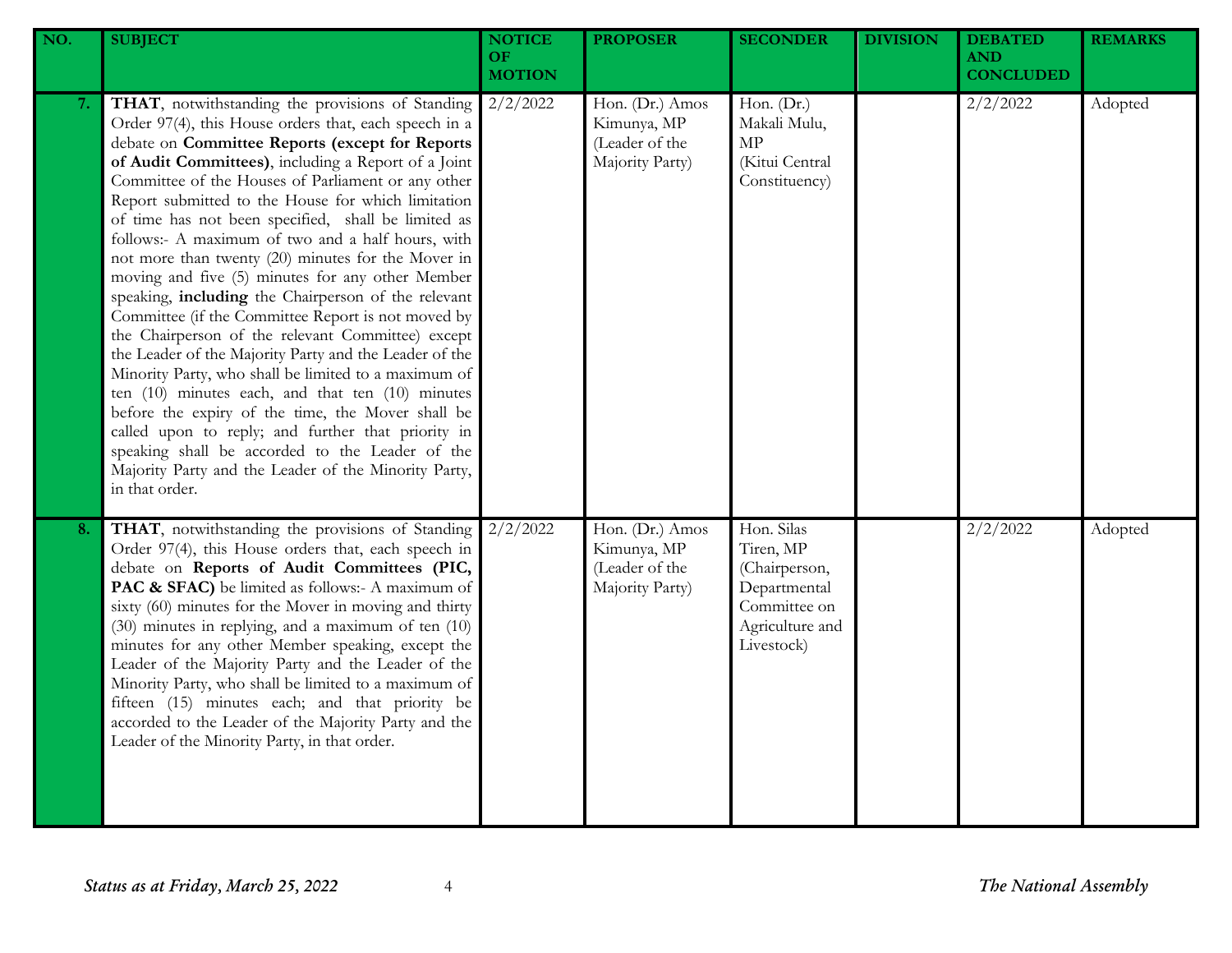| NO. | <b>SUBJECT</b>                                                                                                                                                                                                                                                                                                                                                                                                                                                                                                                                                                                                                                                                                                                                                                                                                                                                                                                                                                                                                                                                                                                                                                                                                                                                                             | <b>NOTICE</b><br>OF<br><b>MOTION</b> | <b>PROPOSER</b>                                                     | <b>SECONDER</b>                                               | <b>DIVISION</b> | <b>DEBATED</b><br><b>AND</b><br><b>CONCLUDED</b> | <b>REMARKS</b> |
|-----|------------------------------------------------------------------------------------------------------------------------------------------------------------------------------------------------------------------------------------------------------------------------------------------------------------------------------------------------------------------------------------------------------------------------------------------------------------------------------------------------------------------------------------------------------------------------------------------------------------------------------------------------------------------------------------------------------------------------------------------------------------------------------------------------------------------------------------------------------------------------------------------------------------------------------------------------------------------------------------------------------------------------------------------------------------------------------------------------------------------------------------------------------------------------------------------------------------------------------------------------------------------------------------------------------------|--------------------------------------|---------------------------------------------------------------------|---------------------------------------------------------------|-----------------|--------------------------------------------------|----------------|
| 9.  | THAT, notwithstanding the provisions of Standing<br>Order 97(4), this House orders that, each speech in a<br>debate on any Sessional Paper shall be limited as<br>follows:- A maximum of two and a half hours, with<br>not more than twenty (20) minutes for the Mover in<br>moving and five (5) minutes for any other Member<br>speaking, including the Leader of the Majority Party<br>and the Leader of the Minority Party and the<br>Chairperson of the relevant Committee (if the<br>Sessional Paper is not moved by the Chairperson of<br>the relevant Committee), and that ten (10) minutes<br>before the expiry of the time, the Mover shall be<br>called upon to reply; and further that priority in<br>speaking shall be accorded to the Leader of the<br>Majority Party and the Leader of the Minority Party,<br>in that order.                                                                                                                                                                                                                                                                                                                                                                                                                                                                 | 2/2/2022                             | Hon. (Dr.) Amos<br>Kimunya, MP<br>(Leader of the<br>Majority Party) | Hon. Samuel<br>Atandi, MP<br>(Alego Usonga<br>Constituency)   |                 | 2/2/2022                                         | Adopted        |
| 10. | THAT, notwithstanding the provisions of Standing<br>Order 97(4) and in furtherance to the provisions of<br>Standing Order 24(6), this House orders that, debate<br>on the Motion on the Address by the President be<br>limited to no more than thirty (30) minutes for the<br>Mover in moving, twenty (20) minutes for the Leader<br>of the Minority Party, and ten (10) minutes each to<br>the Chairperson of the Departmental Committee on<br>Justice and Legal Affairs to speak on the Report<br>submitted under Article $132(1)(c)(i)$ of the<br>Constitution relating to the realisation of the national<br>values; the Chairperson of the Departmental<br>Committee on Defence and Foreign Relations to<br>speak on the Report submitted under Article<br>$132(1)(c)(iii)$ of the Constitution relating to the<br>progress made in fulfilling the international<br>obligations of the Republic; and the Chairperson of<br>the Departmental Committee on Administration and<br>National Security to speak on the Report submitted<br>under Article 240(7) of the Constitution relating to<br>the state of the security of the Country; and five (5)<br>minutes for any other Member speaking, and that ten<br>(10) minutes before the expiry of the time, the Mover<br>shall be called upon to reply. | 2/2/2022                             | Hon. (Dr.) Amos<br>Kimunya, MP<br>(Leader of the<br>Majority Party) | Hon. Maoka<br>Maore, MP<br>(Deputy<br>Majority Party<br>Whip) |                 | 2/2/2022                                         | Adopted        |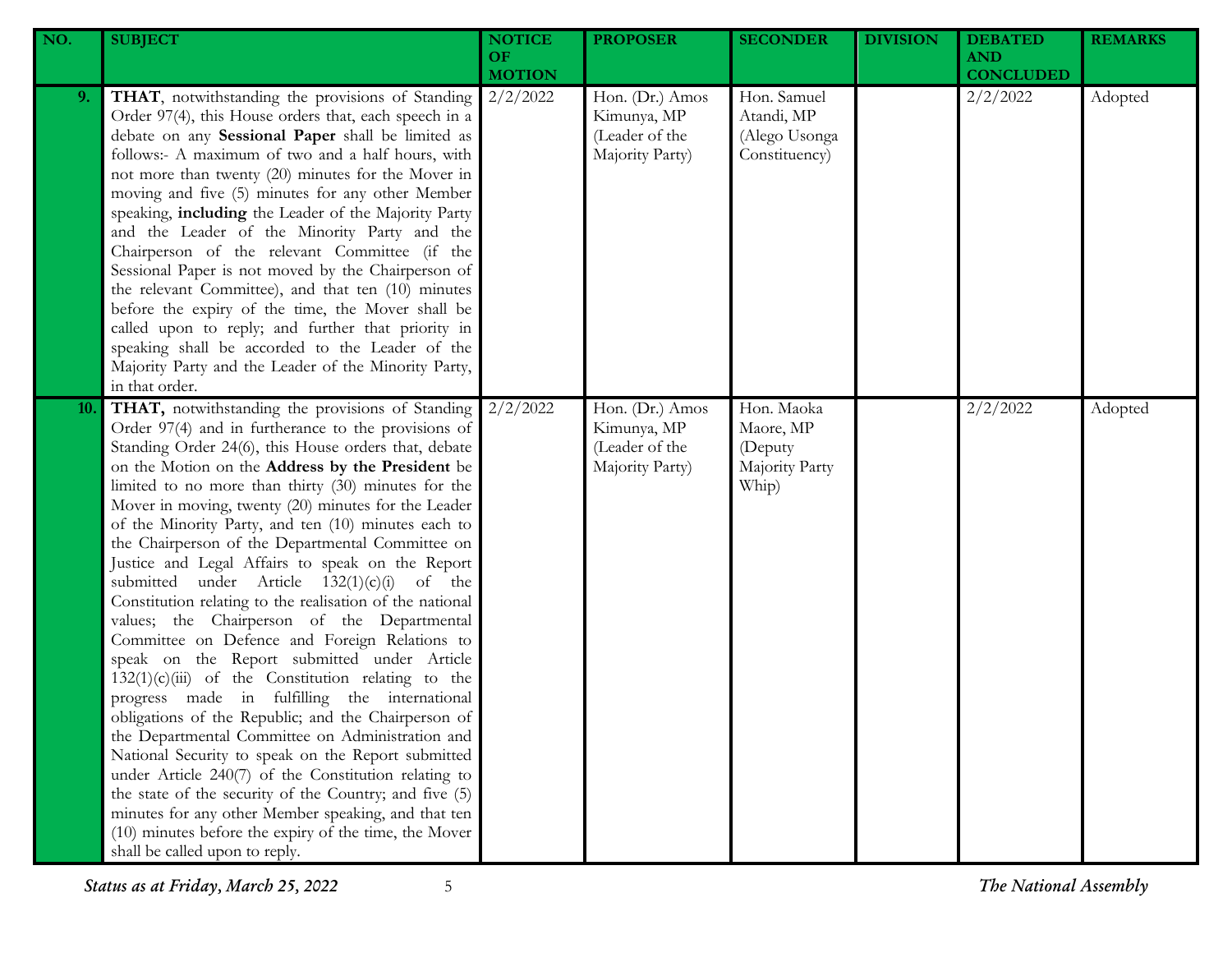| NO.        | <b>SUBJECT</b>                                                                                                                                                                                                                                                                                                                                                                                                                                                                                                                                                                                                                                                                                                                                                                                                                                                                                                                                                                                                                                                                                                                                                                                                                                                                                       | <b>NOTICE</b><br>OF.<br><b>MOTION</b> | <b>PROPOSER</b>                                                     | <b>SECONDER</b>                                                | <b>DIVISION</b> | <b>DEBATED</b><br><b>AND</b><br><b>CONCLUDED</b> | <b>REMARKS</b> |
|------------|------------------------------------------------------------------------------------------------------------------------------------------------------------------------------------------------------------------------------------------------------------------------------------------------------------------------------------------------------------------------------------------------------------------------------------------------------------------------------------------------------------------------------------------------------------------------------------------------------------------------------------------------------------------------------------------------------------------------------------------------------------------------------------------------------------------------------------------------------------------------------------------------------------------------------------------------------------------------------------------------------------------------------------------------------------------------------------------------------------------------------------------------------------------------------------------------------------------------------------------------------------------------------------------------------|---------------------------------------|---------------------------------------------------------------------|----------------------------------------------------------------|-----------------|--------------------------------------------------|----------------|
| 11.        | THAT, notwithstanding the provisions of Standing<br>Order 97(4), this House orders that, each speech in<br>debate on Reports of Constitutional Commissions<br>and Independent Offices be limited as follows:- A<br>maximum of four hours with not more than thirty (30)<br>minutes for the Mover in moving and ten (10) minutes<br>in replying, a maximum of thirty (30) minutes for the<br>Chairperson of the relevant Committee, and a maximum<br>of ten (10) minutes for any other Member speaking,<br>except the Leader of the Majority Party and the Leader<br>of the Minority Party, who shall be limited to a<br>maximum of fifteen (15) minutes each; and that priority<br>be accorded to the Chairperson of the relevant<br>Committee, the Leader of the Majority Party and the<br>Leader of the Minority Party, in that order.                                                                                                                                                                                                                                                                                                                                                                                                                                                             | 2/2/2022                              | Hon. (Dr.) Amos<br>Kimunya, MP<br>(Leader of the<br>Majority Party) | Hon. Sophia<br>Noor, MP<br>(Ijara)<br>Constituency)            |                 | 2/2/2022                                         | Adopted        |
| <b>12.</b> | THAT, pursuant to the provisions of Standing Order<br>97(4), this House orders that, each speech in a debate on<br>the Report of the Budget & Appropriations<br>Committee on Budget Estimates contemplated under<br>Standing Orders 239 and 240 be limited as follows:<br>• General Supply Debate:- A maximum of three (3)<br>sitting days with thirty (30) minutes for the Mover in<br>moving and fifteen minutes (15) in replying; a<br>maximum of ten (10) minutes for each of the<br>Chairpersons of the Departmental Committees and a<br>maximum of five (5) minutes for any other Member<br>speaking, except the Leader of the Majority Party and<br>the Leader of the Minority Party who shall be limited<br>to a maximum of ten minutes (10) each; and that<br>priority in speaking be accorded to the Leader of the<br>Majority Party, the Leader of the Minority Party and<br>the respective Chairpersons of the Departmental<br>Committees in the order that they appear in the<br>Second Schedule to the Standing Orders; and,<br>Committee of Supply: - A maximum of six (6)<br>sitting days for the consideration of the proposed<br>allocations to the respective Votes/Programmes in<br>the order specified in the Schedule submitted by the<br>Budget and Appropriations Committee. | 2/2/2022                              | Hon. (Dr.) Amos<br>Kimunya, MP<br>(Leader of the<br>Majority Party) | Hon. Martin<br>Peters Owino,<br>MP<br>(Ndhiwa<br>Constituency) |                 | 2/2/2022                                         | Adopted        |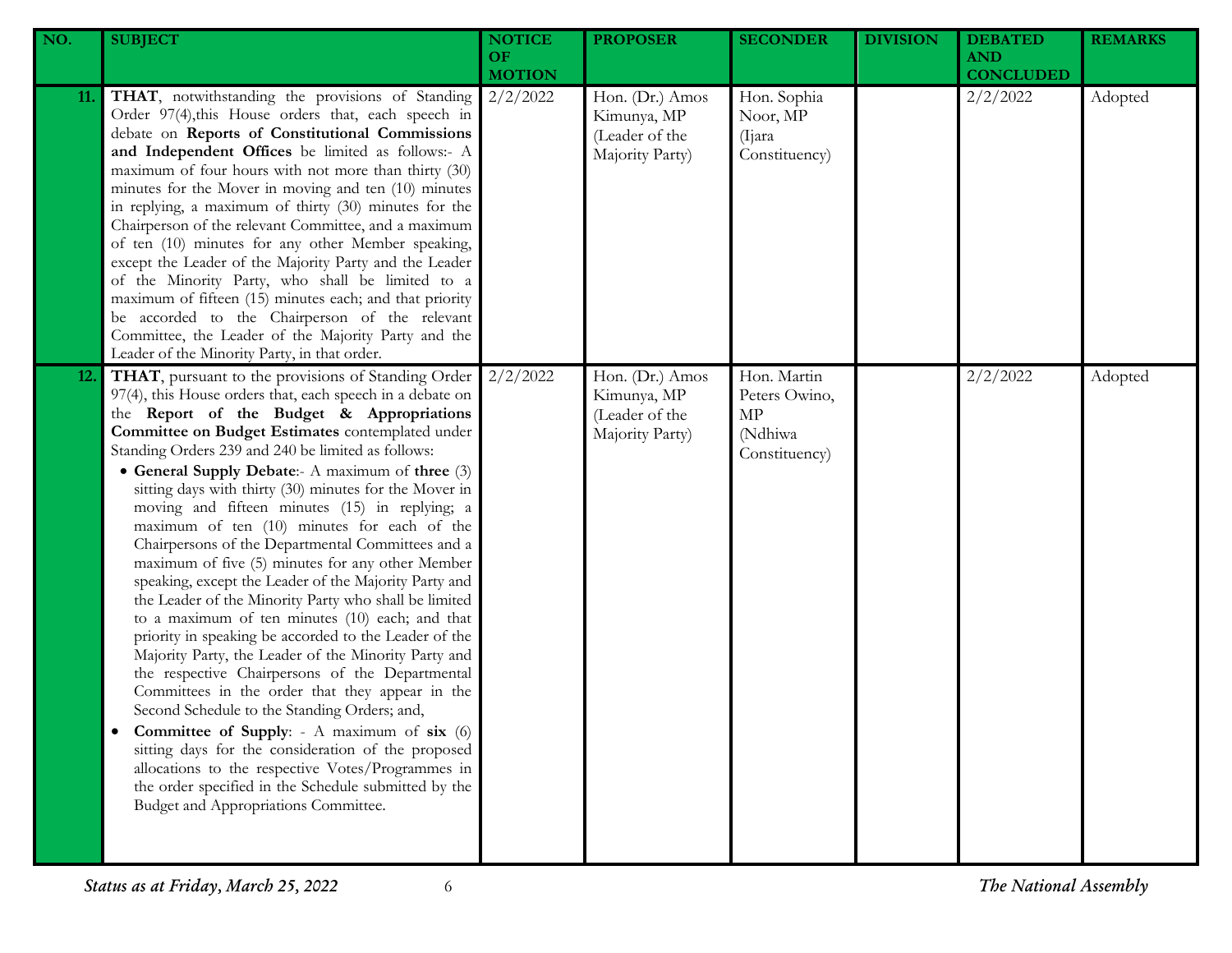| NO.        | <b>SUBJECT</b>                                                                                                                                                                                                                                                                                                                                                                                                                                                                                                                                                                                                                                                                                                                                                                                                                                                                                                                                                                                           | <b>NOTICE</b><br>OF.<br><b>MOTION</b> | <b>PROPOSER</b>                                                     | <b>SECONDER</b>                                                  | <b>DIVISION</b> | <b>DEBATED</b><br><b>AND</b><br><b>CONCLUDED</b> | <b>REMARKS</b> |
|------------|----------------------------------------------------------------------------------------------------------------------------------------------------------------------------------------------------------------------------------------------------------------------------------------------------------------------------------------------------------------------------------------------------------------------------------------------------------------------------------------------------------------------------------------------------------------------------------------------------------------------------------------------------------------------------------------------------------------------------------------------------------------------------------------------------------------------------------------------------------------------------------------------------------------------------------------------------------------------------------------------------------|---------------------------------------|---------------------------------------------------------------------|------------------------------------------------------------------|-----------------|--------------------------------------------------|----------------|
| 13.        | THAT, pursuant to the provisions of Standing Order<br>97(1), this House orders that, each speech in the<br>general debate contemplated under Standing<br>Order 146 (Consideration of Senate amendments to Bills<br>originating in the National Assembly) be limited as<br>follows:- a maximum of one hour and thirty minutes,<br>with not more than fifteen minutes (15) for the Mover<br>in moving, fifteen minutes (15) for the Chairperson of<br>the relevant Departmental Committee, and five (5)<br>minutes for any other Member speaking, including the<br>Leader of the Majority Party and the Leader of the<br>Minority Party (if the Bill is not party-sponsored), and<br>that five (5) minutes before the expiry of the time, the<br>Mover shall be called upon to reply; and further that<br>priority in speaking shall be accorded to the Leader of<br>the Majority Party, the Leader of the Minority Party<br>and the Chairperson of the relevant Departmental<br>Committee, in that order. | 2/2/2022                              | Hon. (Dr.) Amos<br>Kimunya, MP<br>(Leader of the<br>Majority Party) | Hon. $(Dr.)$<br>Gideon<br>Ochanda, MP<br>(Bondo<br>Constituency) |                 | 2/2/2022                                         | Adopted        |
| <b>14.</b> | THAT, pursuant to the provisions of 97(4), this<br>House orders that, the debate on any Motion for the<br>Sine Die Adjournment of the House in accordance<br>with the Calendar of the House, shall be limited as<br>follows:- a maximum of four (4) hours for the entire<br>motion, with not more than five (5) minutes for each<br>Member speaking, except the Mover, the Leader of<br>the Majority Party and the Leader of the Minority<br>Party, who shall be limited to a maximum of fifteen<br>(15) minutes each; that priority shall be accorded to<br>the Leader of the Majority Party, the Leader of the<br>Minority Party and the Deputy Speaker in that order<br>and further that, at the expiry of the time allocated for<br>the Motion, the House shall adjourn without question<br>put pursuant to the provisions of Standing Order<br>28(3) (Calendar of the House).                                                                                                                       | 2/2/2022                              | Hon. (Dr.) Amos<br>Kimunya, MP<br>(Leader of the<br>Majority Party) | Hon. (Sarah<br>Korere, MP<br>(Laikipia North<br>Constituency)    |                 | 2/2/2022                                         | Adopted        |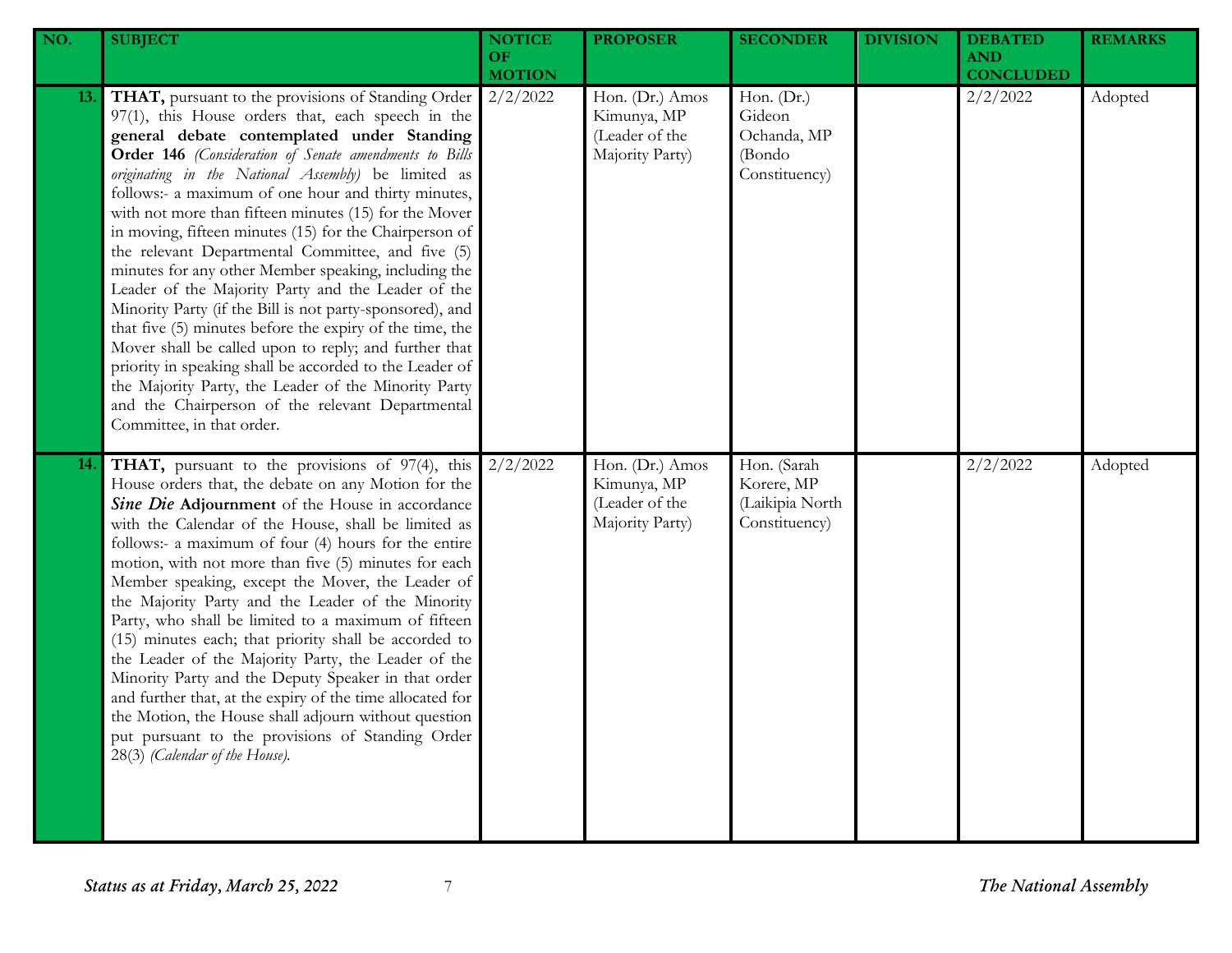| NO.        | <b>SUBJECT</b>                                                                                                                                                                                                                                                                                                                                                                                                                                                                                                                                                                                                                                                                                                                                                                                                                                                                                                                                                                                                                                                                                                                                                                                                                                                                                                                                                                                                                                                                                                                                                                                                                                                                                                                                                                                                                                                                                                                                                                                                                     | <b>NOTICE</b><br>OF<br><b>MOTION</b> | <b>PROPOSER</b>                                                     | <b>SECONDER</b>                                         | <b>DIVISION</b> | <b>DEBATED</b><br><b>AND</b><br><b>CONCLUDED</b> | <b>REMARKS</b> |
|------------|------------------------------------------------------------------------------------------------------------------------------------------------------------------------------------------------------------------------------------------------------------------------------------------------------------------------------------------------------------------------------------------------------------------------------------------------------------------------------------------------------------------------------------------------------------------------------------------------------------------------------------------------------------------------------------------------------------------------------------------------------------------------------------------------------------------------------------------------------------------------------------------------------------------------------------------------------------------------------------------------------------------------------------------------------------------------------------------------------------------------------------------------------------------------------------------------------------------------------------------------------------------------------------------------------------------------------------------------------------------------------------------------------------------------------------------------------------------------------------------------------------------------------------------------------------------------------------------------------------------------------------------------------------------------------------------------------------------------------------------------------------------------------------------------------------------------------------------------------------------------------------------------------------------------------------------------------------------------------------------------------------------------------------|--------------------------------------|---------------------------------------------------------------------|---------------------------------------------------------|-----------------|--------------------------------------------------|----------------|
| <b>15.</b> | THAT, notwithstanding the provisions of Standing<br>Orders 41 and 42 relating to conveying of Messages from the<br>Senate and from the President or the National Executive,<br>Standing Orders 120, 122 and 126 relating to<br>Publication, Procedure upon Publication and First Reading of<br>Bills and Standing Order 210(2) relating to Tabling of<br>Statutory Instruments, this House orders that during the<br>Short and Long Recesses of the Sixth Session-<br>Upon receipt of any Message from the Senate,<br>(a)<br>or upon receipt of any name of a person<br>nominated for appointment to a state or public<br>office from the President or any other office in<br>the National Executive, the Speaker shall<br>forthwith refer such Message to the relevant<br>Committee for consideration, without having to<br>recall the House, and report such fact to the<br>House on resumption;<br>upon receipt of any Message relating to the<br>(b)<br>Senate's Amendments to a Bill originating in<br>the National Assembly, the Speaker shall<br>forthwith refer the Schedule of the Senate<br>Amendments to the relevant Committee for<br>consideration pursuant to the provisions of<br>Standing Order 145 (Senate amendments to Bills<br>originating in the National Assembly), and report<br>such fact to the House on resumption;<br>should a Bill be published during the said<br>(c)<br>period, or a published Bill become due for First<br>Reading, the Speaker shall, upon lapse of at<br>least three days following the publication of the<br>Bill and following a determination that such Bill<br>is of priority, forthwith refer such Bill to the<br>relevant Committee for consideration pursuant<br>to the provisions of Standing Order<br>127 (Committal of Bills to Committees and public<br>participation) and cause the Bill to be read a First<br>Time upon its next Sitting and the Second<br>Reading may be taken forthwith, or on such<br>other day as the House Business Committee<br>may determine; | 2/2/2022                             | Hon. (Dr.) Amos<br>Kimunya, MP<br>(Leader of the<br>Majority Party) | Hon. Robert<br>Gichimu, MP<br>(Gichugu<br>Constituency) |                 | 2/2/2022                                         | Adopted        |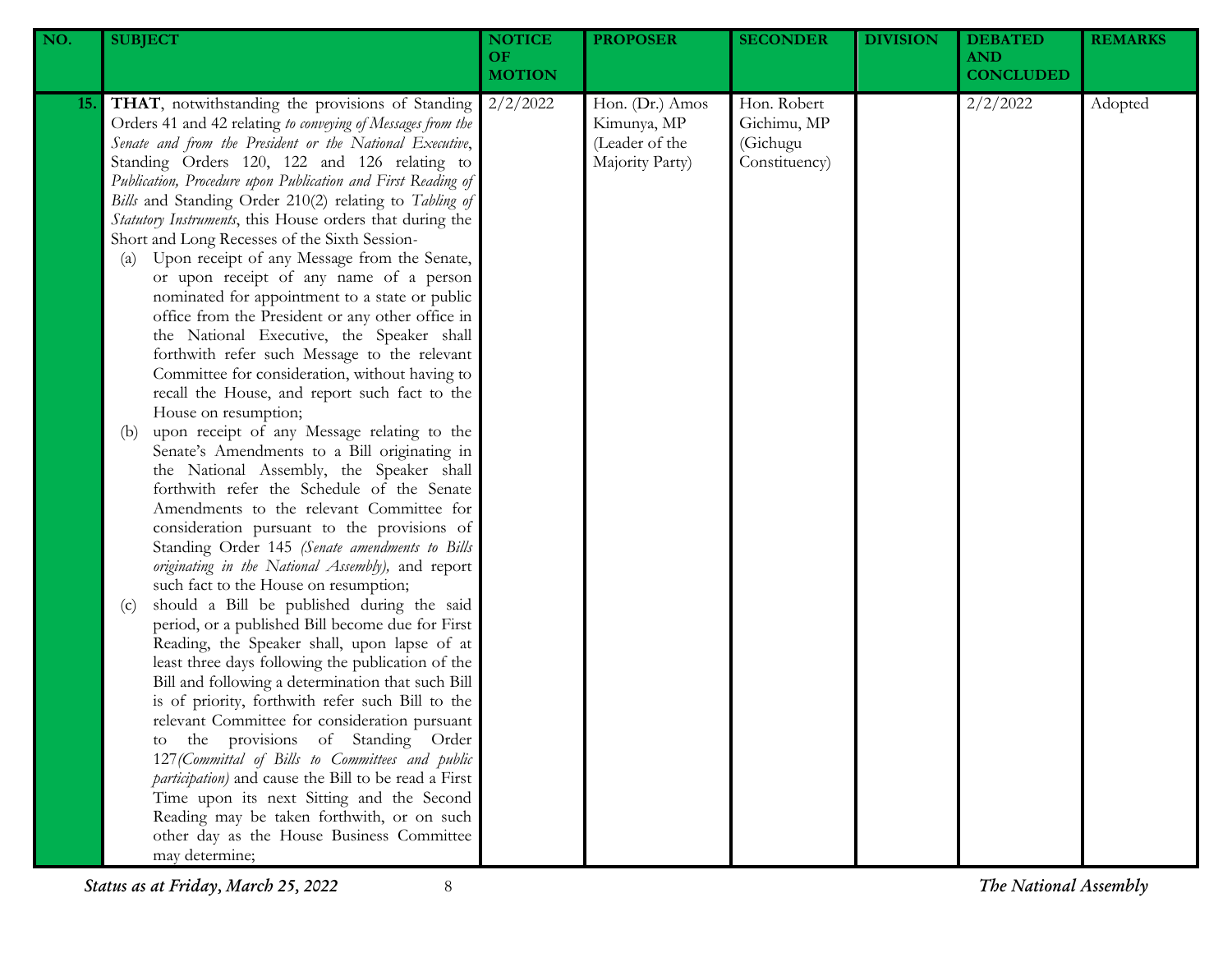| NO.        | <b>SUBJECT</b>                                                                                                                                                                                                                                                                                                                                                                                                                                                                                                                                                                                                                                                                                                                                                                                                              | <b>NOTICE</b><br><b>OF</b><br><b>MOTION</b> | <b>PROPOSER</b>                                                                                | <b>SECONDER</b>                                                                                     | <b>DIVISION</b>                          | <b>DEBATED</b><br><b>AND</b><br><b>CONCLUDED</b> | <b>REMARKS</b> |
|------------|-----------------------------------------------------------------------------------------------------------------------------------------------------------------------------------------------------------------------------------------------------------------------------------------------------------------------------------------------------------------------------------------------------------------------------------------------------------------------------------------------------------------------------------------------------------------------------------------------------------------------------------------------------------------------------------------------------------------------------------------------------------------------------------------------------------------------------|---------------------------------------------|------------------------------------------------------------------------------------------------|-----------------------------------------------------------------------------------------------------|------------------------------------------|--------------------------------------------------|----------------|
|            | should any statutory instrument be transmitted<br>(d)<br>for tabling before the House during the period,<br>the Speaker shall, following a determination<br>that the statutory instrument is of priority,<br>forthwith refer the statutory instrument to the<br>relevant Committee for consideration and cause<br>the statutory instrument to be tabled in the<br>House upon its next Sitting in accordance with<br>the provisions of section 11 of the Statutory<br>Instruments Act (No. 3 of 2013); and,<br>should any Paper be transmitted for tabling<br>(e)<br>before the House, the Speaker shall, following a<br>determination that the Paper is of priority,<br>forthwith refer the Paper to the relevant<br>Committee for consideration and cause the<br>Paper to be tabled in the House upon its next<br>Sitting. |                                             |                                                                                                |                                                                                                     |                                          |                                                  |                |
| <b>16.</b> | THAT, pursuant to the provisions of Standing Order<br>28, this House approves the Calendar of the National<br>Assembly (Regular Sessions) for the Sixth Session<br>(2022).                                                                                                                                                                                                                                                                                                                                                                                                                                                                                                                                                                                                                                                  | 2/2/2022                                    | Hon. (Dr.) Amos<br>Kimunya, MP<br>(Leader of the<br>Majority Party)                            | Hon.<br>Emmanuel<br>Wangwe, MP<br>(Majority Party<br>Whip)                                          |                                          | 2/2/2022                                         | Adopted        |
| 17.        | THAT, notwithstanding the provisions of Standing<br>Order 120, this House resolves to reduce the<br>publication period of the Elections (Amendment) Bill<br>(National Assembly Bill No. 3 of 2022) from 14 days<br>to 5 days.                                                                                                                                                                                                                                                                                                                                                                                                                                                                                                                                                                                               | 2/2/2022                                    | Hon. (Dr.) Amos<br>Kimunya, MP<br>(Leader of the<br>Majority Party)                            | Hon.<br>Emmanuel<br>Wangwe, MP<br>(Majority Party<br>Whip)                                          | 2/2/2022<br>$(Ayes - 43;$<br>$Nays - 62$ | 2/2/2022                                         | Negatived      |
| 18.        | THAT, this House adopts the Report of the<br>Committee on Delegated Legislation on its<br>consideration of the Public Finance Management<br>(Biashara Kenya Fund) Regulations, 2021; the Public<br>Finance Management (Uwezo Fund) (Revocation)<br>Regulations, 2021; the Public Finance Management<br>(Women Enterprise Fund) (Revocation) Regulations,<br>2021; and the Public Finance Management (Youth<br>(Revocation)<br>Enterprise<br>Development<br>Fund)<br>Regulations, 2021, laid on the Table of the House on<br>Tuesday, September 21, 2021, and pursuant to the                                                                                                                                                                                                                                                | 2/2/2022                                    | Hon.<br>William<br>Kamket, MP<br>(Chairperson,<br>Committee<br>on<br>Delegated<br>Legislation) | Hon. Muriuki<br>Njagagua, MP<br>(Vice-<br>Chairperson,<br>Committee on<br>Delegated<br>Legislation) |                                          | 3/2/2022;<br>$10/2/2022$ .                       | Adopted        |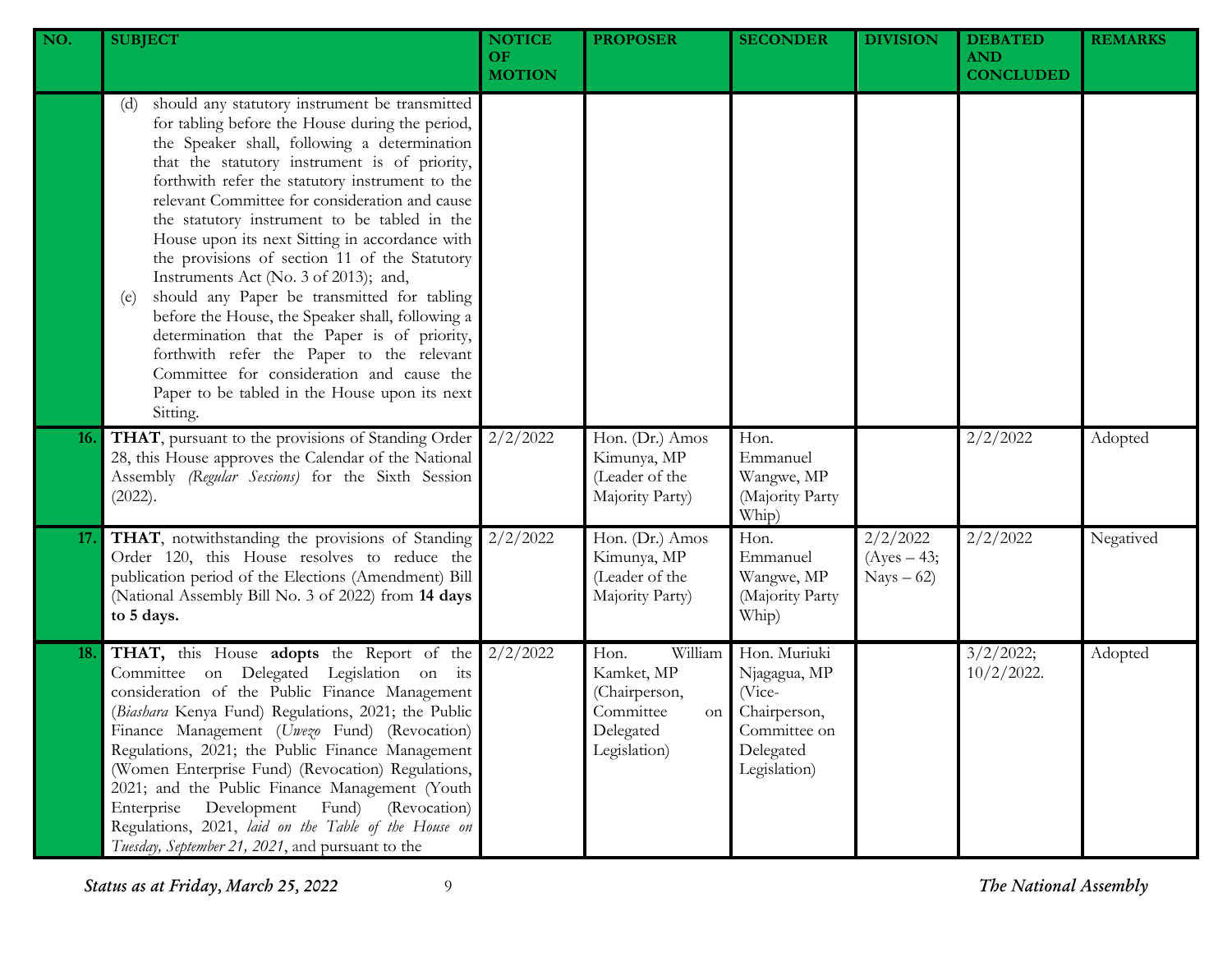| NO. | <b>SUBJECT</b>                                                                                                                                                                                                                                                                                                                                                                                                                                                                                                                                                                                                                                                                                                                                     | <b>NOTICE</b><br>OF.<br><b>MOTION</b> | <b>PROPOSER</b>                                                                                                                  | <b>SECONDER</b>                                                                                              | <b>DIVISION</b> | <b>DEBATED</b><br><b>AND</b><br><b>CONCLUDED</b> | <b>REMARKS</b> |
|-----|----------------------------------------------------------------------------------------------------------------------------------------------------------------------------------------------------------------------------------------------------------------------------------------------------------------------------------------------------------------------------------------------------------------------------------------------------------------------------------------------------------------------------------------------------------------------------------------------------------------------------------------------------------------------------------------------------------------------------------------------------|---------------------------------------|----------------------------------------------------------------------------------------------------------------------------------|--------------------------------------------------------------------------------------------------------------|-----------------|--------------------------------------------------|----------------|
|     | provisions of section 18 of the Statutory Instruments<br>Act, 2013 annuls in entirety -<br>the Public Finance Management (Biashara<br>(i)<br>Kenya Fund) Regulations, 2021 published as<br>Legal Notice No. 55 of 2021;<br>the Public Finance Management (Uwezo Fund)<br>(11)<br>(Revocation) Regulations, 2021 published as<br>Legal Notice No. 56 of 2021;<br>the Public Finance Management (Women<br>(111)<br>Enterprise Fund) (Revocation) Regulations,<br>2021 published as Legal Notice No. 57 of 2021;<br>and<br>the Public Finance Management (Youth<br>(iv)<br>Enterprise Development Fund) (Revocation)<br>Regulations, 2021 published as Legal Notice<br>No. 58 of 2021.                                                                |                                       |                                                                                                                                  |                                                                                                              |                 |                                                  |                |
| 19. | THAT, this House adopts the Report of the<br>Committee on Delegated Legislation on its<br>consideration of the Crops (Fibre Crops) Regulations,<br>2020 laid on the Table of the House on Tuesday, November<br>17, 2020, and pursuant to the provisions of section 18<br>of the Statutory Instruments Act, 2013 and Standing<br>Order 210 (4)(b), <i>annuls in entirety</i> the Crops (Fibre<br>Crops) Regulations, 2020 published as Legal Notice No.<br>120 of 2020.                                                                                                                                                                                                                                                                             | 2/2/2022                              | William<br>Hon.<br>Kamket, MP<br>(Chairperson,<br>Committee<br>on<br>Delegated<br>Legislation)                                   | Hon. Muriuki<br>Njagagua, MP<br>(Vice-<br>Chairperson,<br>Committee on<br>Delegated<br>Legislation)          |                 | 3/2/2022;<br>$10/2/2022$ .                       | Adopted        |
| 20. | THAT, taking into consideration the findings of the<br>Departmental Committee on Finance and National<br>Planning in its Report on the vetting of the nominee for<br>appointment as a member of the Salaries and<br>Remuneration Commission representing the National<br>Police Service Commission, laid on the Table of the House<br>on Thursday, February 03, 2022 and pursuant to the<br>provisions of Article 250(2)(b) of the Constitution,<br>section 7 of the Salaries and Remuneration Commission<br>Act 2010 and sections 3 and 8 of the Public<br>Appointments (Parliamentary Approval) Act, 2011, this<br>House approves the appointment of Ms. Elizabeth<br>Wangui Muchiri as a member of the Salaries and<br>Remuneration Commission. | 3/2/2022                              | Waihenya<br>Hon.<br>Ndirangu, MP<br>(Vice-Chairperson<br>Departmental<br>Committee<br>on<br>Finance<br>and<br>National Planning) | Hon. Kuria<br>Kimani, MP<br>(Member,<br>Departmental<br>Committee on<br>Finance and<br>National<br>Planning) |                 | 8/2/2022;<br>$9/2/2022$ .                        | Adopted        |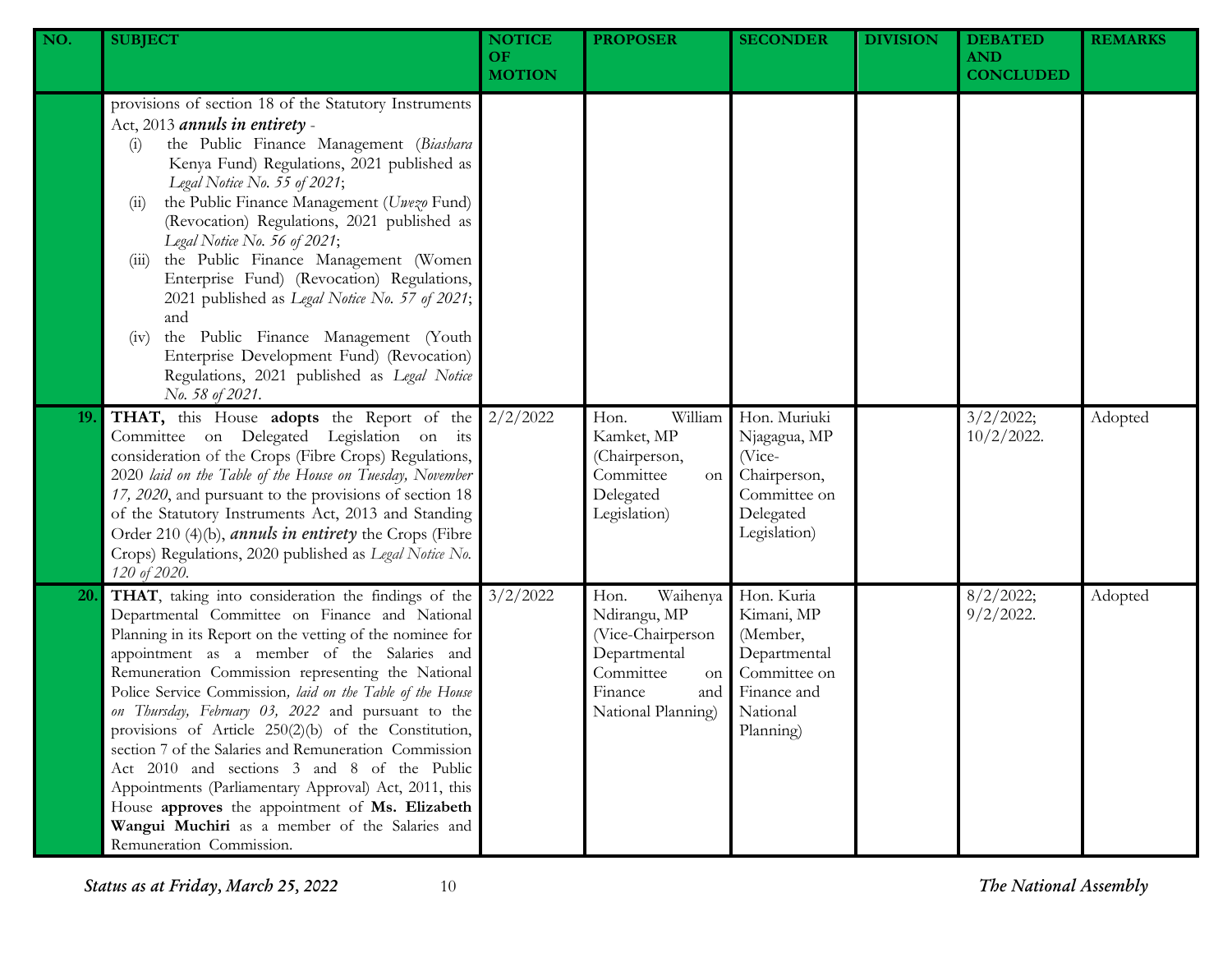| NO. | <b>SUBJECT</b>                                                                                                                                                                                                                                                                                                                                                                                                                                                                                                                                                                                                                                                                                                                                                                                                                                                                                                                                                                                                           | <b>NOTICE</b><br>OF.<br><b>MOTION</b> | <b>PROPOSER</b>                                                                                              | <b>SECONDER</b>                                                                                | <b>DIVISION</b> | <b>DEBATED</b><br><b>AND</b><br><b>CONCLUDED</b> | <b>REMARKS</b> |
|-----|--------------------------------------------------------------------------------------------------------------------------------------------------------------------------------------------------------------------------------------------------------------------------------------------------------------------------------------------------------------------------------------------------------------------------------------------------------------------------------------------------------------------------------------------------------------------------------------------------------------------------------------------------------------------------------------------------------------------------------------------------------------------------------------------------------------------------------------------------------------------------------------------------------------------------------------------------------------------------------------------------------------------------|---------------------------------------|--------------------------------------------------------------------------------------------------------------|------------------------------------------------------------------------------------------------|-----------------|--------------------------------------------------|----------------|
| 21. | <b>THAT,</b> this House <b>adopts</b> the Report of the 3/2/2022<br>Committee on Delegated Legislation on its<br>consideration of the Public Finance Management<br>(Sinking Fund) Guidelines, 2021, laid on the Table of the<br>House on Tuesday, September 21, 2021, and pursuant to<br>the provisions of section 13 of the Statutory<br>Instruments Act, 2013 annuls in entirety the Public<br>Finance Management (Sinking Fund) Guidelines, 2021<br>published as Gazette Notice No. 5085 of 2021.                                                                                                                                                                                                                                                                                                                                                                                                                                                                                                                     |                                       | Hon. (Dr). Oundo<br>Ojiambo, MP<br>(Member,<br>Committee on<br>Delegated<br>Legislation)                     | Hon.<br>Emmanuel<br>Wangwe, MP<br>(Majority Party<br>Whip)                                     |                 | 10/2/2022;<br>$15/2/2022$ .                      | Adopted        |
| 22. | <b>THAT,</b> this House <b>adopts</b> the Report of the 3/2/2022<br>Committee on Delegated Legislation on its<br>consideration of the Environmental Management and<br>Coordination (Impact Assessment and Audit)<br>(Amendment) Regulations, 2016, laid on the Table of the<br>House on Wednesday, November 10, 2021, and pursuant<br>to the provisions of section 18 of the Statutory<br>Instruments Act, 2013 and Standing Order 210 (4)(b),<br>annuls in entirety the Environmental Management<br>and Coordination (Impact Assessment and Audit)<br>(Amendment) Regulations, 2016 published as Legal<br>Notice No. 149 of 2016.                                                                                                                                                                                                                                                                                                                                                                                       |                                       | Charles<br>Hon.<br>Njagagua, MP<br>(Vice-Chairperson,<br>Committee<br><b>on</b><br>Delegated<br>Legislation) | Hon. $(Dr)$ .<br>Oundo<br>Ojiambo, MP<br>(Member,<br>Committee on<br>Delegated<br>Legislation) |                 | 10/2/2022;<br>$15/2/2022$ .                      | Adopted        |
| 23. | THAT, aware that the history of any institution is key<br>to evaluating its development; FURTHER AWARE<br>that documenting history provides a knowledge bank<br>for future generations; NOTING that the history of<br>the Parliament of Kenya is largely unrecorded,<br>scattered and piecemeal; FURTHER NOTING that<br>most comparable jurisdictions have elaborate records<br>of their history which are periodically updated to<br>capture new developments; COGNISANT of the<br>fact that the Parliament of Kenya marks its 115th<br>anniversary this year having been established as the<br>Legislative Council (LegCo) in August 1907;<br>FURTHER COGNISANT that the legislature has<br>been transforming in the last century both in mandate<br>and composition starting as a fused unicameral<br>legislature, to a bicameral one at independence to a<br>unicameral legislature before again reverting to a<br>bicameral Parliament after the promulgation of the<br>Constitution of Kenya 2010; RECOGNISING the | 8/2/2022                              | Hon. (Dr.) Amos<br>Kimunya, MP<br>(Leader of the<br>Majority Party)                                          | Hon. Joseph<br>Nduati, MP<br>(Gatanga<br>Constituency)                                         |                 | 9/2/2022;<br>$10/2/2022$ .                       | Adopted        |

*Status as at Friday, March 25, 2022* 11 *The National Assembly*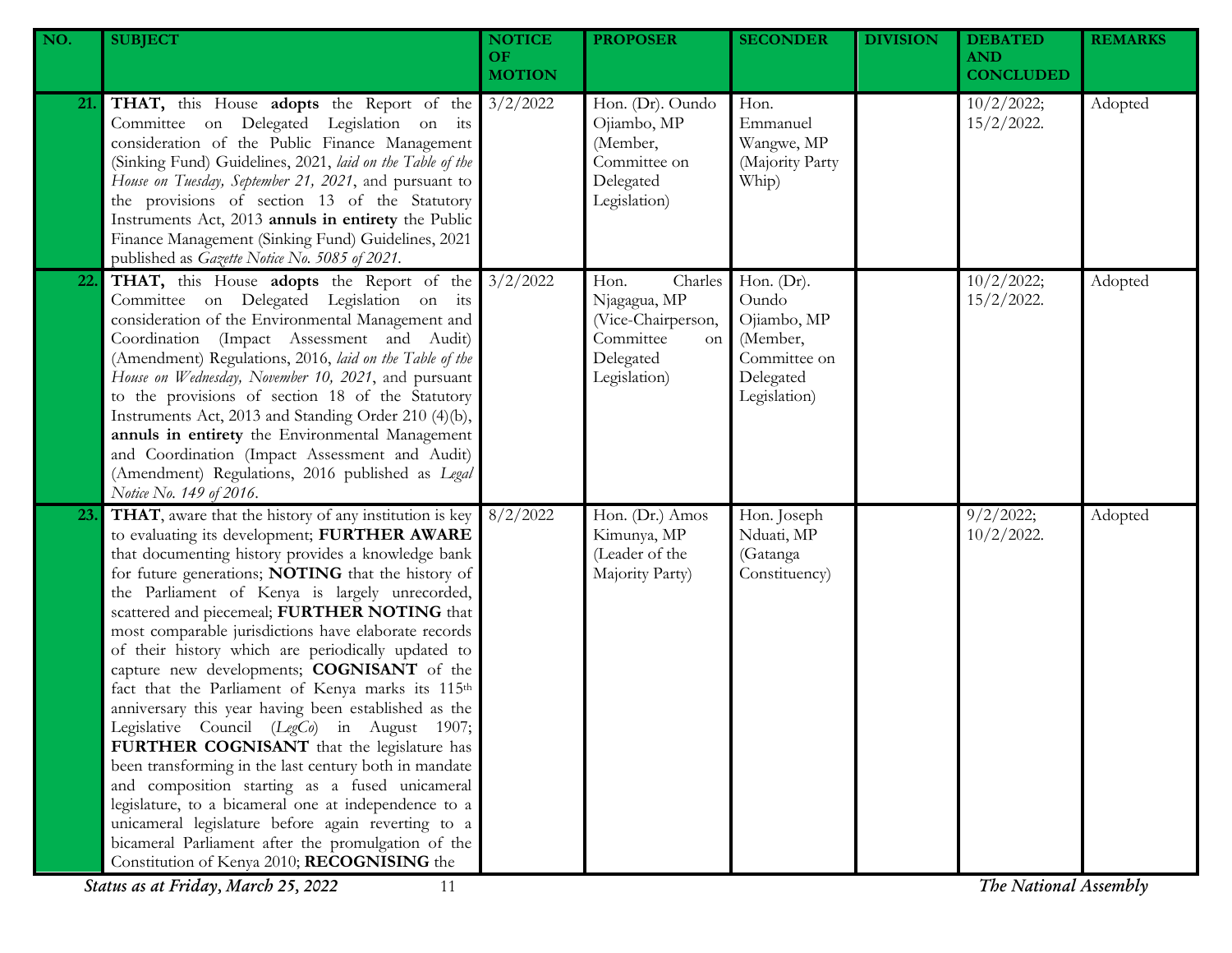| NO. | <b>SUBJECT</b>                                                                                                                                                                                                                                                                                                                                                                                                                                                                                                                                                                                                                                                                                                                                                                                                                                                                                                                                                                                                                                | <b>NOTICE</b><br>OF.<br><b>MOTION</b> | <b>PROPOSER</b>                                                     | <b>SECONDER</b>                                            | <b>DIVISION</b> | <b>DEBATED</b><br><b>AND</b><br><b>CONCLUDED</b> | <b>REMARKS</b>                      |
|-----|-----------------------------------------------------------------------------------------------------------------------------------------------------------------------------------------------------------------------------------------------------------------------------------------------------------------------------------------------------------------------------------------------------------------------------------------------------------------------------------------------------------------------------------------------------------------------------------------------------------------------------------------------------------------------------------------------------------------------------------------------------------------------------------------------------------------------------------------------------------------------------------------------------------------------------------------------------------------------------------------------------------------------------------------------|---------------------------------------|---------------------------------------------------------------------|------------------------------------------------------------|-----------------|--------------------------------------------------|-------------------------------------|
|     | many works of arts, including statues, frescoes, murals<br>and pictures connected with the history of the<br>Parliament of Kenya, including the contributions of<br>great mean and women, families, architects and<br>politicians throughout the 114 years of the history of<br>the institution, and its transformation and growth<br>throughout the period;<br>NOW THEREFORE, in order to ensure the<br>preservation of the history of the institution for future<br>generations, this House resolves -<br>1. THAT, at an appropriate stage, the House appoints<br>a Committee comprising of not more than nine (9)<br>Members to oversee the preservation of these<br>histories for posterity, with special focus on the<br>National Assembly;<br>2. THAT, the copyrights of the History of Parliament of<br>Kenya projects be reserved for the benefit of<br>Parliament and the people of Kenya; and,<br>3. THAT, the Clerk of the National Assembly puts in<br>place and executes appropriate mechanisms to<br>actualize this Resolution. |                                       |                                                                     |                                                            |                 |                                                  |                                     |
| 24  | <b>THAT</b> , pursuant to the provisions of section $15(1)(a)(ii)$<br>of the Parliamentary Powers and Privileges Act, 2017<br>and Standing Order 175, this House approves the<br>appointment of the following Members to the<br>Committee of Parliamentary Powers and Privileges, in<br>addition to the one specified under section $15(1)(a)(i)$ of<br>the said Act:-<br>The Hon. Josphat Kabinga Wachira, M.P.<br>1.<br>The Hon. Anthony Githiaka Kiai, M.P.<br>2.<br>The Hon. Vincent Kipkurui Tuwei, M.P.<br>3.<br>The Hon. Francis Chachu Ganya, M.P.<br>4.<br>The Hon. Didmus W. Barasa Mutua, M.P.<br>5.<br>The Hon. Gladwell Cheruiyot, M.P.<br>6.<br>The Hon. Andrew Mwadime, M.P.<br>7.<br>The Hon. Omar Mwinyi Shimbwa, M.P.<br>8.<br>The Hon. James Onyango Oyoo, M.P.<br>9.<br>The Hon. Danson M. Mwakuwona, M.P.<br>10.<br>The Hon. Oscar K. Sudi, M.P.<br>11.<br>The Hon. Johana Ngeno, M.P.<br>12.<br>13. The Hon. Wario Qalicha Gufu, M.P.                                                                                   | 9/2/2022                              | Hon. (Dr.) Amos<br>Kimunya, MP<br>(Leader of the<br>Majority Party) | Hon.<br>Emmanuel<br>Wangwe, MP<br>(Majority Party<br>Whip) |                 | 9/2/2022                                         | Motion<br>withdrawn by<br>the Mover |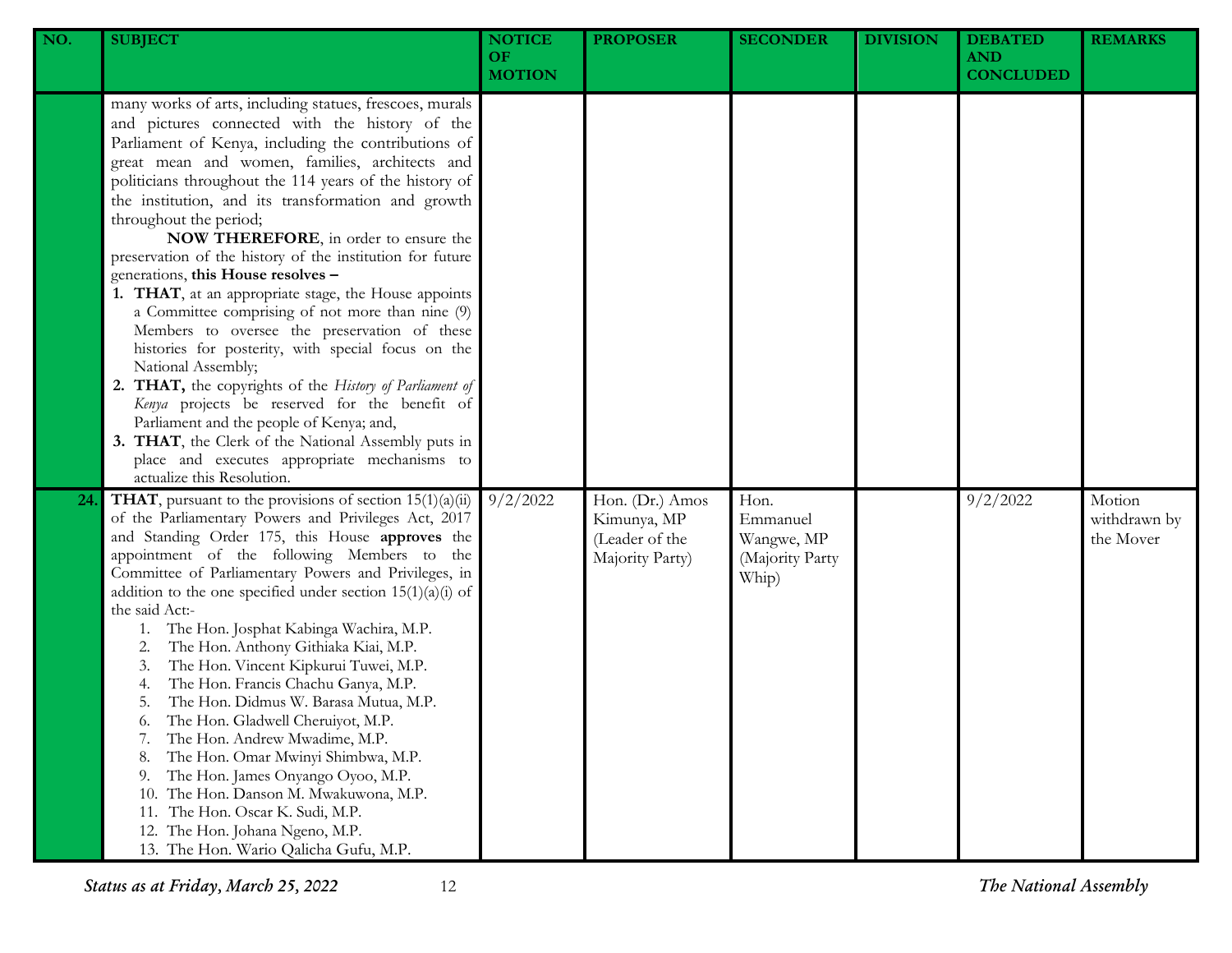| NO. | <b>SUBJECT</b>                                                                                                                                                                                                                                                                                                                                                                                                                                                                                                                                                                                                                                            | <b>NOTICE</b><br>OF<br><b>MOTION</b> | <b>PROPOSER</b>                                                     | <b>SECONDER</b>                                            | <b>DIVISION</b> | <b>DEBATED</b><br><b>AND</b><br><b>CONCLUDED</b> | <b>REMARKS</b> |
|-----|-----------------------------------------------------------------------------------------------------------------------------------------------------------------------------------------------------------------------------------------------------------------------------------------------------------------------------------------------------------------------------------------------------------------------------------------------------------------------------------------------------------------------------------------------------------------------------------------------------------------------------------------------------------|--------------------------------------|---------------------------------------------------------------------|------------------------------------------------------------|-----------------|--------------------------------------------------|----------------|
| 25. | THAT, pursuant to the provisions of Standing Order<br>173 and further to the resolutions of the House of 5 <sup>th</sup><br>December, 2017, 15th July, 2020, 11th February, 2021,<br>4th May, 2021 and 13th October, 2021 appointing<br>Members into various Committees, this House<br>approves the appointment of the following Members<br>to the respective Committees as specified hereunder-<br>The Hon. Adan Keynan Wehliye, M.P. to move<br>(i)<br>from the Select Committee on National<br>Cohesion & Equal Opportunity to the<br>Departmental Committee on Defence &<br>Foreign Relations;<br>The Hon. Jeremiah Ng'ayu Kioni, M.P. to move<br>(i) | 9/2/2022                             | Hon. (Dr.) Amos<br>Kimunya, MP<br>(Leader of the<br>Majority Party) | Hon.<br>Emmanuel<br>Wangwe, MP<br>(Majority Party<br>Whip) |                 | 9/2/2022                                         | Adopted        |
|     | from the Constitutional Implementation<br>Oversight Committee to the Departmental<br>Committee on Energy;<br>The Hon. Khatib Abdallah Mwashetani, M.P. to<br>(iii)<br>move from the Departmental Committee on<br>Lands to the Departmental Committee on<br>Trade, Industry and Cooperatives;                                                                                                                                                                                                                                                                                                                                                              |                                      |                                                                     |                                                            |                 |                                                  |                |
|     | The Hon. Alois Musa Lentoimaga, M.P. to<br>(iv)<br>move from the Departmental Committee on<br>Trade, Industry and Cooperatives to the<br>Constitutional<br>Implementation<br>Oversight<br>Committee;                                                                                                                                                                                                                                                                                                                                                                                                                                                      |                                      |                                                                     |                                                            |                 |                                                  |                |
|     | The Hon. Ayub Savula, M.P. to move from the<br>(v)<br>Departmental Committee on Trade, Industry<br>and Cooperatives to the Select Committee on<br>Regional Integration;<br>The Hon. Abdikahim Osman Mohamed, M.P,<br>$(v_i)$<br>to move from the Departmental Committee on                                                                                                                                                                                                                                                                                                                                                                                |                                      |                                                                     |                                                            |                 |                                                  |                |
|     | Energy to the Departmental Committee on<br>Agriculture & Livestock;<br>The Hon. Gathoni Wamuchomba, M.P, to<br>(V11)<br>move from the Departmental Committee on<br>Agriculture & Livestock to the Departmental                                                                                                                                                                                                                                                                                                                                                                                                                                            |                                      |                                                                     |                                                            |                 |                                                  |                |
|     | Committee on Communication, Information<br>and Innovation;<br>(viii) The Hon. Katoo Ole Metito Judah, M.P. to be<br>appointed a Member of the Departmental                                                                                                                                                                                                                                                                                                                                                                                                                                                                                                |                                      |                                                                     |                                                            |                 |                                                  |                |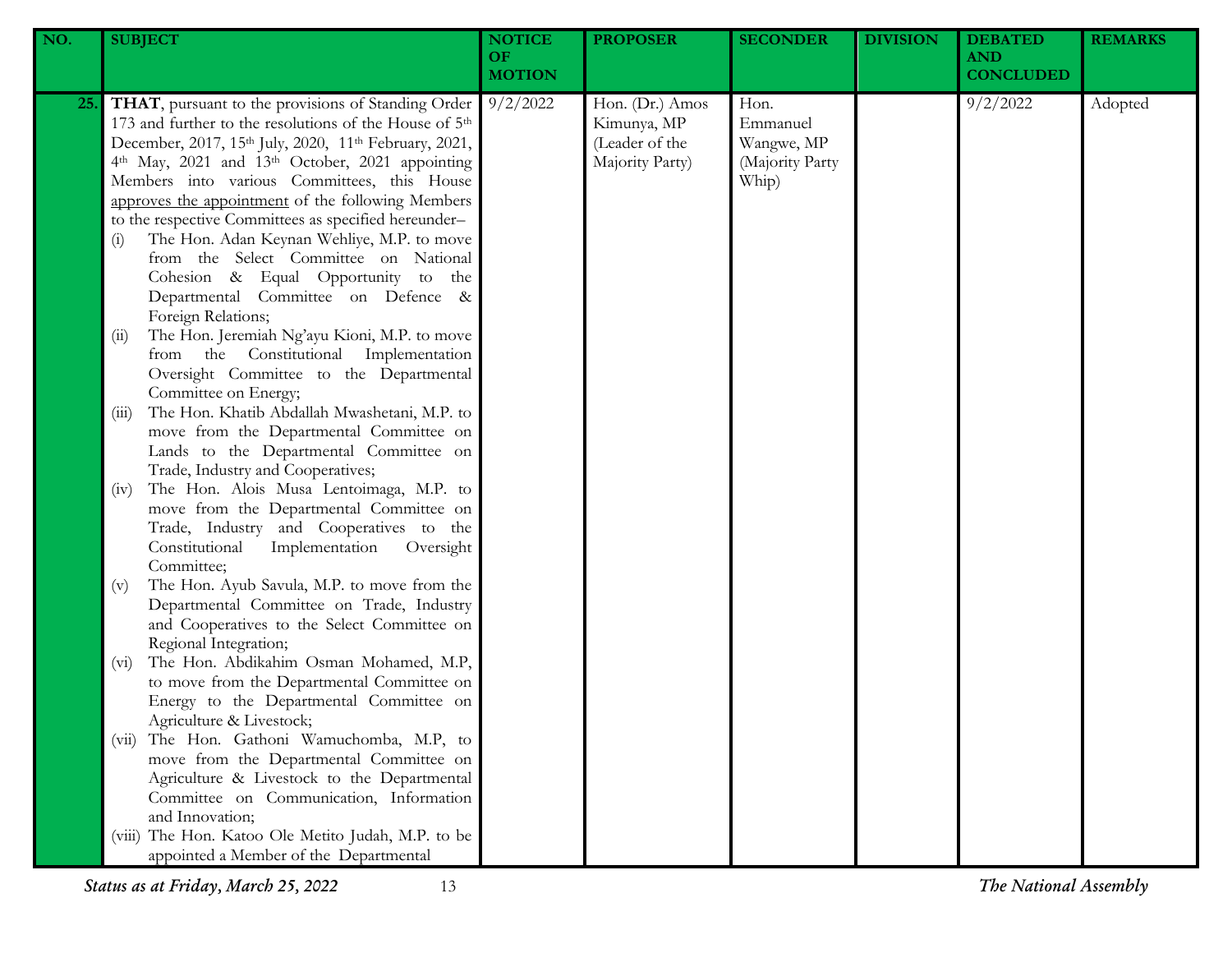| NO. | <b>SUBJECT</b>                                                                                                                                                                                                                                                                                                                                                                                                                                                                                                                                                                                                                                                                                                                                                                                                                                                  | <b>NOTICE</b><br><b>OF</b><br><b>MOTION</b> | <b>PROPOSER</b>                                                     | <b>SECONDER</b>                                       | <b>DIVISION</b> | <b>DEBATED</b><br><b>AND</b><br><b>CONCLUDED</b> | <b>REMARKS</b> |
|-----|-----------------------------------------------------------------------------------------------------------------------------------------------------------------------------------------------------------------------------------------------------------------------------------------------------------------------------------------------------------------------------------------------------------------------------------------------------------------------------------------------------------------------------------------------------------------------------------------------------------------------------------------------------------------------------------------------------------------------------------------------------------------------------------------------------------------------------------------------------------------|---------------------------------------------|---------------------------------------------------------------------|-------------------------------------------------------|-----------------|--------------------------------------------------|----------------|
|     | Committee on Agriculture & Livestock;<br>The Hon. David Gikaria, M.P. to be appointed a<br>(ix)<br>Member of the Departmental Committee on<br>Environment & Natural Resources;<br>The Hon. Japhet Kareke Mbiuki, M.P. to be<br>(x)<br>appointed a Member of the Departmental<br>Committee<br>Industry<br>Trade,<br>on<br>and<br>Cooperatives;<br>The Hon. William Kipkemoi Kisang, M.P. to be<br>$(x_i)$<br>appointed a Member of the Departmental<br>Committee on Lands;<br>The Hon. Ali Wario, M.P. to be appointed a<br>(xii)<br>Member of the Departmental Committee on<br>Energy; and,<br>(xiii) The Hon. Johana Ngeno, M.P. to be appointed<br>a Member of the Select Committee on National<br>Cohesion and Equal Opportunity.                                                                                                                            |                                             |                                                                     |                                                       |                 |                                                  |                |
| 26. | THAT, pursuant to the provisions of Standing<br>Orders 175 and 212B (3), this House approves the<br>appointment of the following Members to the<br>Committee on Members' Services and Facilities:-<br>The Hon. Ezekiel Machogu Ombaki, M.P.<br>The Hon. (Dr.) Swarup Manjan Mishra, M.P.<br>The Hon. Samwel Moroto Chumel, M.P.<br>The Hon. Rehema Hassan, M.P.<br>The Hon. Rigathi Gachagua, M.P.<br>The Hon. Charity Kathambi Chepkwony, M.P.<br>0.<br>The Hon. Elisha Odhiambo, M.P.<br>The Hon. Benard Otieno Okoth, M.P.<br>The Hon. (Eng.) Nzambia Thuddeus Kithua,<br>9.<br>M.P.<br>10. The Hon. Christopher Wangaya Aseka, M.P.<br>11. The Hon. John Walter Owino, M.P.<br>12. The Hon. Elsie Muhanda, M.P.<br>13. The Hon. Generali Nixon Kiprotich Korir,<br>M.P.<br>14. The Hon. Beatrice Nkatha Nyaga, M.P.<br>15. The Hon. Kimani Ichung'wah, M.P. | 9/2/2022                                    | Hon. (Dr.) Amos<br>Kimunya, MP<br>(Leader of the<br>Majority Party) | Hon. David Ole<br>Sankok, MP<br>(Nominated<br>Member) |                 | 9/2/2022                                         | Adopted        |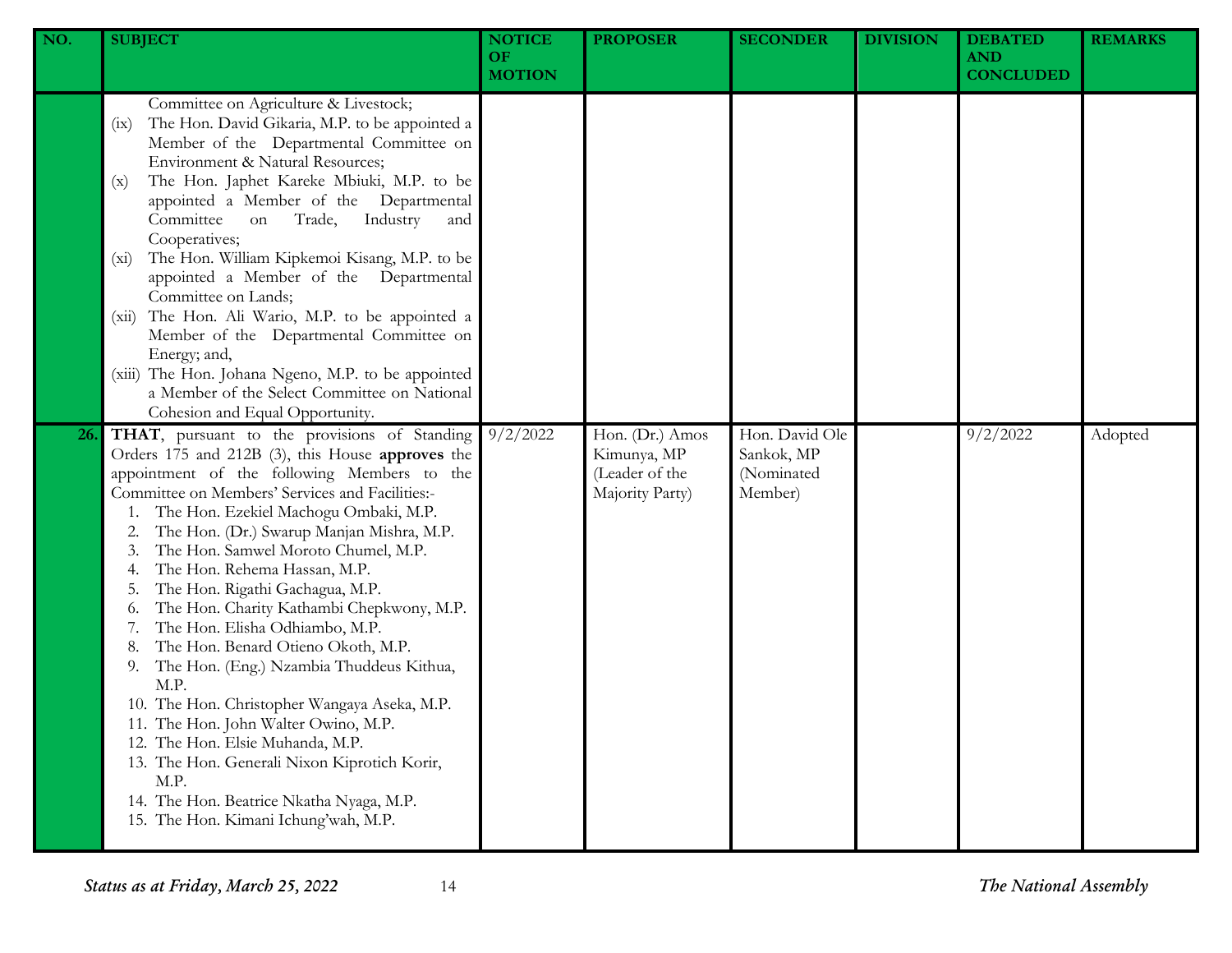| NO. | <b>SUBJECT</b>                                                                                                                                                                                                                                                                                                                                                                                                                                                                                                                                                                                                                                                                                                                                                                     | <b>NOTICE</b><br>OF.<br><b>MOTION</b> | <b>PROPOSER</b>                                                                                             | <b>SECONDER</b>                                                                                                | <b>DIVISION</b> | <b>DEBATED</b><br><b>AND</b><br><b>CONCLUDED</b> | <b>REMARKS</b>     |
|-----|------------------------------------------------------------------------------------------------------------------------------------------------------------------------------------------------------------------------------------------------------------------------------------------------------------------------------------------------------------------------------------------------------------------------------------------------------------------------------------------------------------------------------------------------------------------------------------------------------------------------------------------------------------------------------------------------------------------------------------------------------------------------------------|---------------------------------------|-------------------------------------------------------------------------------------------------------------|----------------------------------------------------------------------------------------------------------------|-----------------|--------------------------------------------------|--------------------|
| 27. | THAT, taking into consideration the Report of the<br>Departmental Committee on Finance and National<br>Planning on the Recruitment of the National<br>Assembly Nominee to the Equalization Fund<br>Advisory Board, laid on the Table of the House on<br>Wednesday, February 9, 2022 and pursuant to the<br>provisions of Article 204 of the Constitution and<br>paragraph 4(1)(d) of the Public Finance Management<br>(Equalization Fund Administration) Regulations,<br>2021, this House approves the nomination of Mr.<br>Abdullahi Adan Khalif for appointment as the<br>National Assembly nominee to the Equalization Fund<br>Advisory Board in accordance with paragraph 4(1)(d)<br>of the Public Finance Management (Equalization<br>Fund Administration) Regulations, 2021. | 9/2/2022                              | Hon. Mboni<br>Mwalika, MP<br>(Member,<br>Departmental<br>Committee on<br>Finance and<br>National Planning)  | Hon. Jimmy<br>Angwenyi, MP<br>(Member,<br>Departmental<br>Committee on<br>Finance and<br>National<br>Planning) |                 | 15/2/2022;<br>$16/2/2022$ .                      | Adopted            |
| 28. | THAT, this House adopts the Report of the Select<br>Committee on National Government Constituencies<br>Development Fund on stalled and/or incomplete<br>projects initiated through the NG-CDF but falling<br>under the County Government functions, laid on the<br>Table of the House on Tuesday, August 17, 2021.                                                                                                                                                                                                                                                                                                                                                                                                                                                                 | 9/2/2022                              | Hon. Wafula<br>Wamunyinyi, MP<br>(Chairperson,<br>Select Committee<br>on NG-CDF)                            |                                                                                                                |                 |                                                  | Awaiting<br>debate |
| 29. | THAT, taking into consideration the findings of the<br>Departmental Committee on Justice and Legal Affairs<br>in its Report on the Vetting of nominees for appointment as<br>Chairperson and Members of the Kenya National Commission<br>on Human Rights, laid on the Table of the House on<br>Thursday, February 10, 2022, and pursuant to the<br>provisions of Article 250(2)(b) of the Constitution,<br>section 11(7) of the Kenya National Commission on<br>Human Rights Act, 2011 and section 8 (1) of the<br>Public Appointments (Parliamentary Approval Act,<br>2011, this House approves the appointment of the<br>following persons to the Kenya National Commission<br>on Human Rights: -                                                                                | 10/2/2022                             | Hon. Muturi<br>Kigano, MP<br>(Chairperson,<br>Departmental<br>Committee on<br>Justice and Legal<br>Affairs) | Hon. Jeniffer<br>Shamalla, MP<br>(Member,<br>Departmental<br>Committee on<br>Justice and<br>Legal Affairs)     |                 | 15/2/2022;<br>$16/2/2022$ .                      | Adopted            |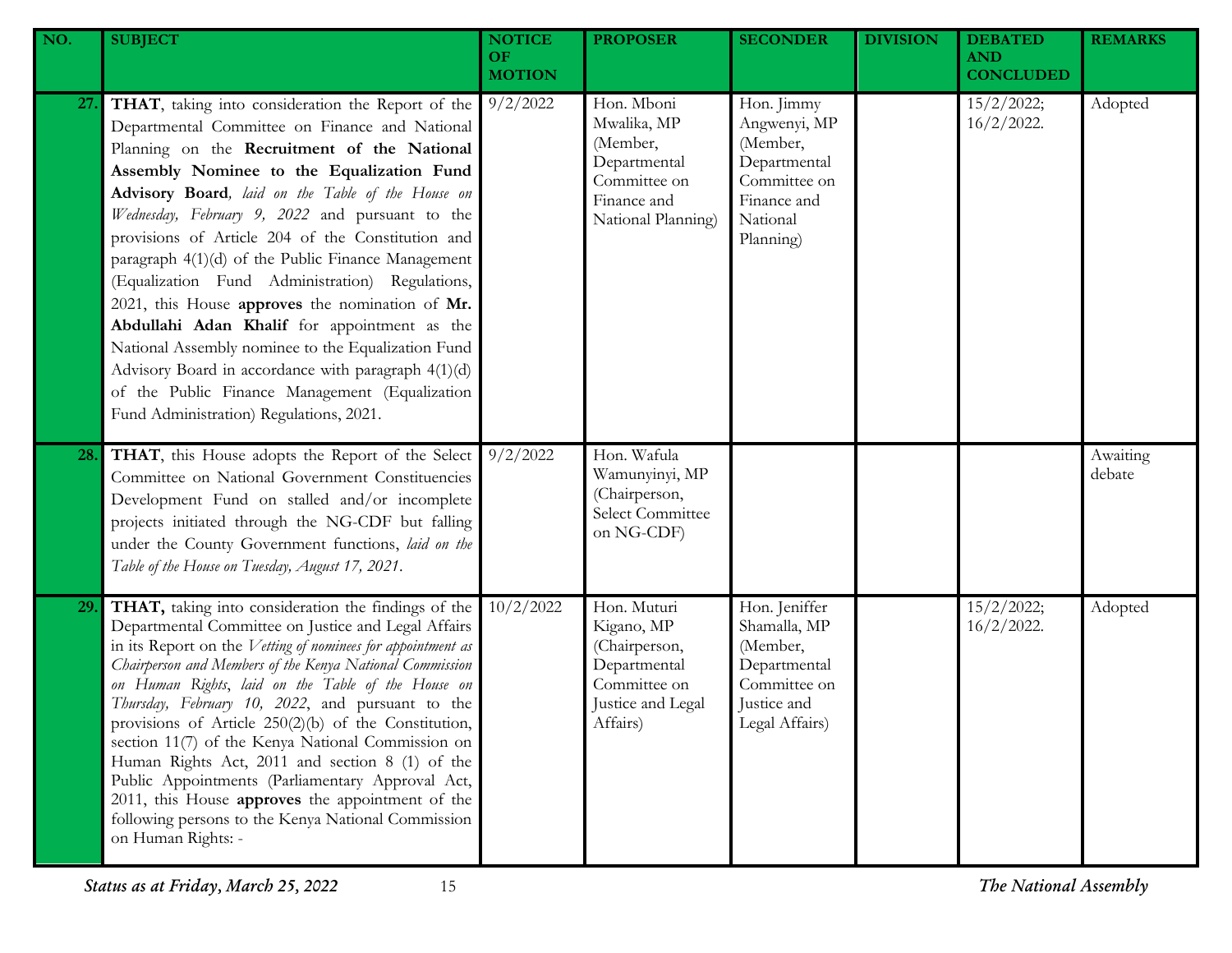| NO. | <b>SUBJECT</b>                                                                                                                                                                                                                                                                                                                                               | <b>NOTICE</b><br><b>OF</b><br><b>MOTION</b> | <b>PROPOSER</b>                                                                     | <b>SECONDER</b>                                                                    | <b>DIVISION</b> | <b>DEBATED</b><br><b>AND</b><br><b>CONCLUDED</b> | <b>REMARKS</b>                          |
|-----|--------------------------------------------------------------------------------------------------------------------------------------------------------------------------------------------------------------------------------------------------------------------------------------------------------------------------------------------------------------|---------------------------------------------|-------------------------------------------------------------------------------------|------------------------------------------------------------------------------------|-----------------|--------------------------------------------------|-----------------------------------------|
|     | Ms. Roseline Doreen Adhiambo Odhiambo -<br>1)<br>Odede - Chairperson;<br>Prof. Marion Wanjiku Mutugi - Member;<br>2)<br>Dr. Raymond Plal Sangsang Nyeris - Member;<br>3)<br>Ms. Sara Talaso Bonaya - Member; and<br>$\left(4\right)$<br>Dr. Dennis Nyongesa Wamalwa - Member.<br>5)                                                                          |                                             |                                                                                     |                                                                                    |                 |                                                  |                                         |
| 30. | THAT, this House adopts the Report of the Budget<br>and Appropriations Committee on the Budget Policy<br>Statement for the financial year 2022/2023, laid on the<br>Table of the House on Tuesday, February 15, 2022 and<br>pursuant to the provisions of section 25(7) of the<br>Public Finance Management Act, 2012 and Standing<br>Order 232(9) and (10)- | 15/2/2022                                   | Hon. Kanini Kega,<br>MP (Chairperson,<br>Budget and<br>Appropriations<br>Committee) | Hon. Mark<br>Nyamita, MP<br>(Member,<br>Budget and<br>Appropriations<br>Committee) |                 | 24/2/2022                                        | Adopted with<br>amendments<br>(in bold) |
|     | approves the Budget Policy Statement (BPS) for<br>$\left( a\right)$<br>the financial year 2022/2023;                                                                                                                                                                                                                                                         |                                             |                                                                                     |                                                                                    |                 |                                                  |                                         |
|     | makes the following financial resolutions with<br>(b)<br>respect to the BPS -                                                                                                                                                                                                                                                                                |                                             |                                                                                     |                                                                                    |                 |                                                  |                                         |
|     | approves the National Government's Budget<br>ceiling for the year 2022/2023 at Ksh.<br>2,075.011 billion-                                                                                                                                                                                                                                                    |                                             |                                                                                     |                                                                                    |                 |                                                  |                                         |
|     | Of which:<br>1. Executive Ksh. 2,005.910 billion                                                                                                                                                                                                                                                                                                             |                                             |                                                                                     |                                                                                    |                 |                                                  |                                         |
|     | Of which: Office of the Auditor General<br>Ksh. 6.378 billion<br>2. Parliament Ksh. 50.220 billion                                                                                                                                                                                                                                                           |                                             |                                                                                     |                                                                                    |                 |                                                  |                                         |
|     | 3. Judiciary<br>Ksh. 18.885 billion                                                                                                                                                                                                                                                                                                                          |                                             |                                                                                     |                                                                                    |                 |                                                  |                                         |
|     | (ii) resolves that, the budget ceilings of the<br>Ministries, Departments and Agencies<br>(MDAs) be rationalized to be within the<br>deficit as approved herein, and further that<br>necessary measures be put in place to collect<br>additional revenue;                                                                                                    |                                             |                                                                                     |                                                                                    |                 |                                                  |                                         |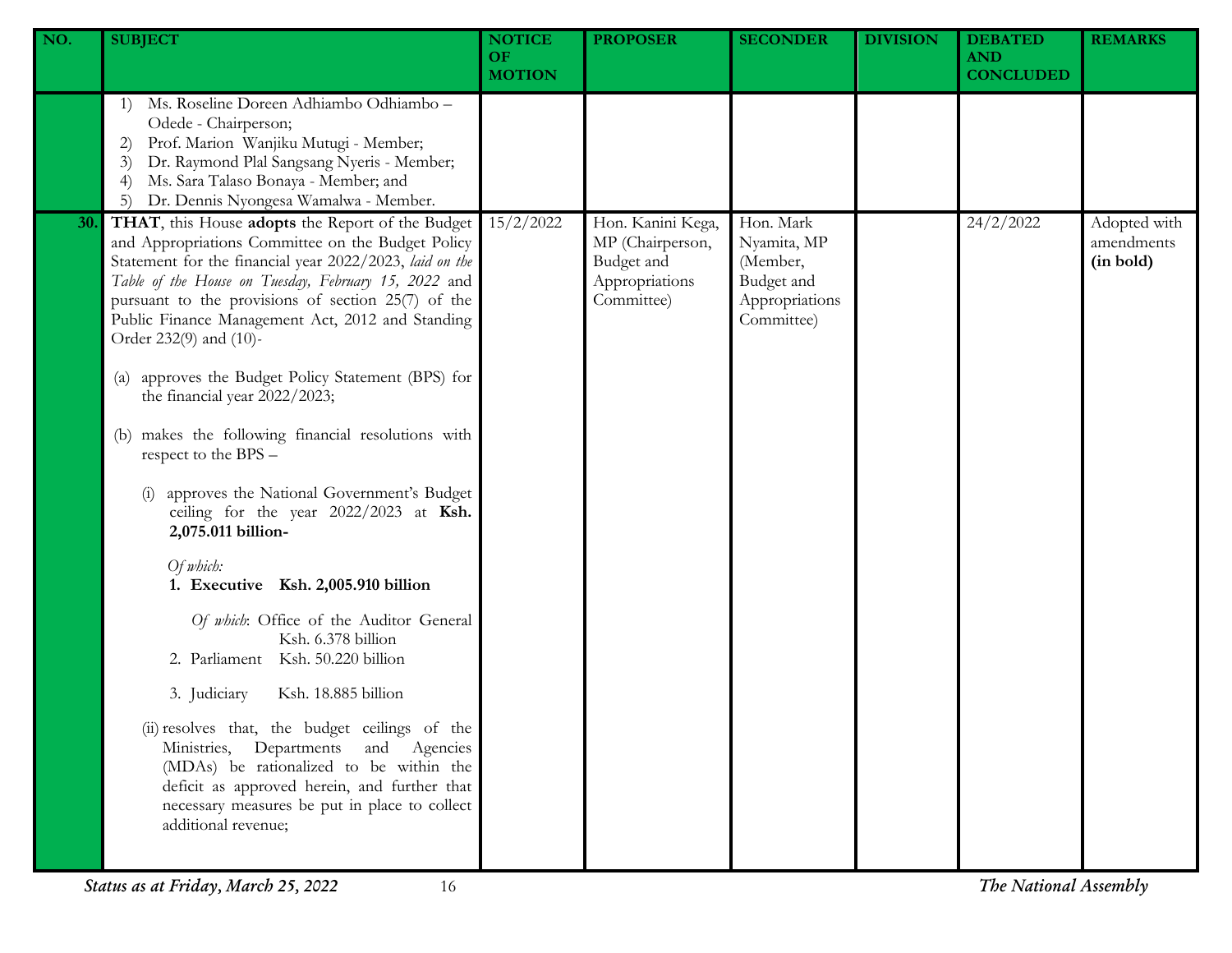| NO. | <b>SUBJECT</b>                                                                                                                                                                                                                                                                                                                                                                                                     | <b>NOTICE</b><br><b>OF</b><br><b>MOTION</b> | <b>PROPOSER</b> | <b>SECONDER</b> | <b>DIVISION</b> | <b>DEBATED</b><br><b>AND</b><br><b>CONCLUDED</b> | <b>REMARKS</b> |
|-----|--------------------------------------------------------------------------------------------------------------------------------------------------------------------------------------------------------------------------------------------------------------------------------------------------------------------------------------------------------------------------------------------------------------------|---------------------------------------------|-----------------|-----------------|-----------------|--------------------------------------------------|----------------|
|     | the County Governments'<br>(iii) approves<br>Equitable Share at Ksh. 370 billion;                                                                                                                                                                                                                                                                                                                                  |                                             |                 |                 |                 |                                                  |                |
|     | (iv) approves the Equalization Fund at Ksh. 7.068<br>billion;                                                                                                                                                                                                                                                                                                                                                      |                                             |                 |                 |                 |                                                  |                |
|     | (v) approves the Conditional Grants at Ksh. 37<br>billion, to be distributed in accordance with<br>Annex 4 of the Report of the Budget and<br>Appropriations Committee;                                                                                                                                                                                                                                            |                                             |                 |                 |                 |                                                  |                |
|     | (c) makes the policy resolutions contained in the<br>First Schedule to the Report (Policy Resolutions<br>relating to the Budget Policy Statement for the financial<br>year 2022/23);<br>(d) insertion of the following words immediately<br>after paragraph (c)-                                                                                                                                                   |                                             |                 |                 |                 |                                                  |                |
|     | "Subject to deletion of "paragraph 78"<br>appearing on page 25 of the Report and<br>substituting thereof with the following new<br>paragraph-                                                                                                                                                                                                                                                                      |                                             |                 |                 |                 |                                                  |                |
|     | "78. The Committee is concerned that the BPS<br>had proposed an overall deficit of Ksh.846<br>billion which has a potential to breach the<br>approved debt ceiling of Ksh. 9 trillion.<br>The Committee therefore urges the<br>National Treasury to amend the debt<br>ceiling to enable them implement the<br>budget<br>rationalize<br>as<br>proposed,<br>expenditure or implement revenue<br>enhancing measures." |                                             |                 |                 |                 |                                                  |                |
|     | (e) That, the consequential amendments be<br>effected in the Report thereof;                                                                                                                                                                                                                                                                                                                                       |                                             |                 |                 |                 |                                                  |                |
|     | orders that the resolutions form the basis for the<br>(f)<br>preparation of the 2022/2023 budget; and,                                                                                                                                                                                                                                                                                                             |                                             |                 |                 |                 |                                                  |                |
|     | (g) resolves that the Budget Policy Statement for the<br>financial year 2022/2023 forms the basis for the<br>introduction of the Division of Revenue Bill,<br>2022.                                                                                                                                                                                                                                                |                                             |                 |                 |                 |                                                  |                |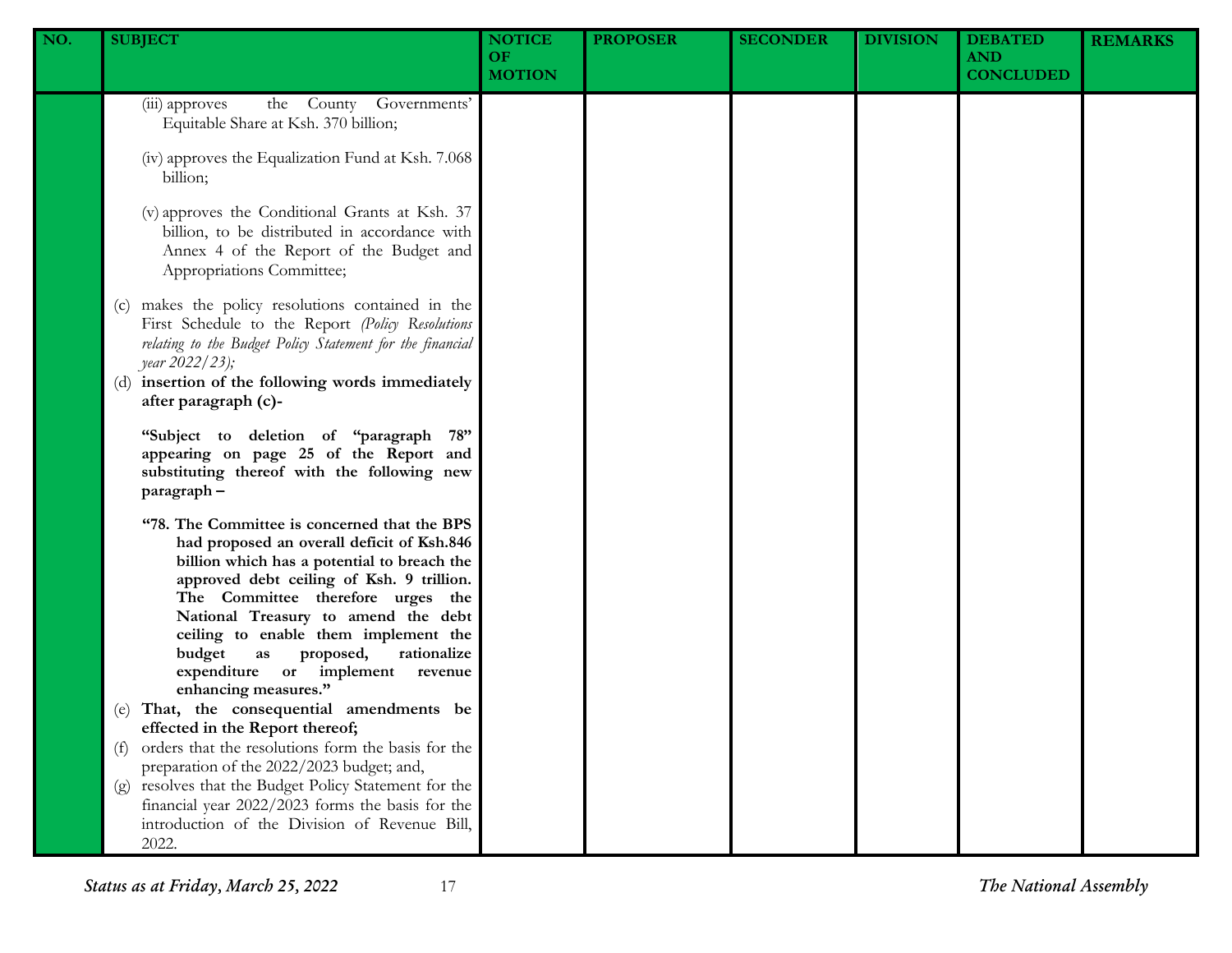| NO. | <b>SUBJECT</b>                                                                                                                                                                                                                                                                                                                                                                                                                                                                                                                                                                                                                                                                                                                                                                                                                                                                                                                                                                                                                                                                                               | <b>NOTICE</b><br><b>OF</b><br><b>MOTION</b> | <b>PROPOSER</b>                                                                     | <b>SECONDER</b>                                            | <b>DIVISION</b> | <b>DEBATED</b><br><b>AND</b><br><b>CONCLUDED</b> | <b>REMARKS</b>                          |
|-----|--------------------------------------------------------------------------------------------------------------------------------------------------------------------------------------------------------------------------------------------------------------------------------------------------------------------------------------------------------------------------------------------------------------------------------------------------------------------------------------------------------------------------------------------------------------------------------------------------------------------------------------------------------------------------------------------------------------------------------------------------------------------------------------------------------------------------------------------------------------------------------------------------------------------------------------------------------------------------------------------------------------------------------------------------------------------------------------------------------------|---------------------------------------------|-------------------------------------------------------------------------------------|------------------------------------------------------------|-----------------|--------------------------------------------------|-----------------------------------------|
| 31. | THAT, this House adopts the Report of the<br>Budget and Appropriations Committee on the<br>Medium-Term Debt Management Strategy for<br>the financial year 2022/2023 submitted by the<br>Cabinet Secretary for the National Treasury<br>pursuant to the provisions of section 33 of the<br>Public Finance Management Act, 2012 and<br>Standing Order 232(4), laid on the Table of the House<br>on Tuesday, February 15, 2022 and pursuant to the<br>provisions of section 15(4) of the Public Finance<br>Management Act, 2012 and Standing Order<br>$232(9)$ and $(10)$ -<br>the Medium-Term Debt<br>a) approves<br>Management Strategy for the financial<br>year 2022/2023;<br>makes the policy resolutions contained<br>b)<br>in the Schedule to the Order Paper (Policy<br>Resolutions relating to the Medium-Term Debt<br>Management Strategy for the financial year<br>2022/23); and,<br>deletes the words "This should be<br>$\mathbf{C}$<br>consistent with the fiscal deficit of<br>Ksh.400 billion or 3% of GDP whichever<br>is lower" in paragraph 18 (Financial<br>Recommendations) of the Report. | 15/2/2022                                   | Hon. Kanini Kega,<br>MP (Chairperson,<br>Budget and<br>Appropriations<br>Committee) | Hon.<br>Emmanuel<br>Wangwe, MP<br>(Majority Party<br>Whip) |                 | 1/3/2022;<br>$2/3/2022$ .                        | Adopted with<br>amendments<br>(in bold) |
| 32. | THAT, this House adopts the Eleventh Report of<br>the Special Funds Accounts Committee on Audited<br>Financial Statements for the National Government<br>Constituencies Development Fund for twenty-six<br>(26) Constituencies in the Counties of Mombasa,<br>Kilifi, Kwale, Taita Taveta, Lamu and Tana River for<br>the Financial Years 2013/2014, 2014/2015 and<br>2015/2016, laid on the Table of the House on Thursday,<br>December 2, 2021.                                                                                                                                                                                                                                                                                                                                                                                                                                                                                                                                                                                                                                                            | 16/2/2022                                   | Hon. (Dr.) Robert<br>Pukose, MP<br>(Member, Special<br>Funds Accounts<br>Committee) |                                                            |                 |                                                  | Awaiting<br>debate                      |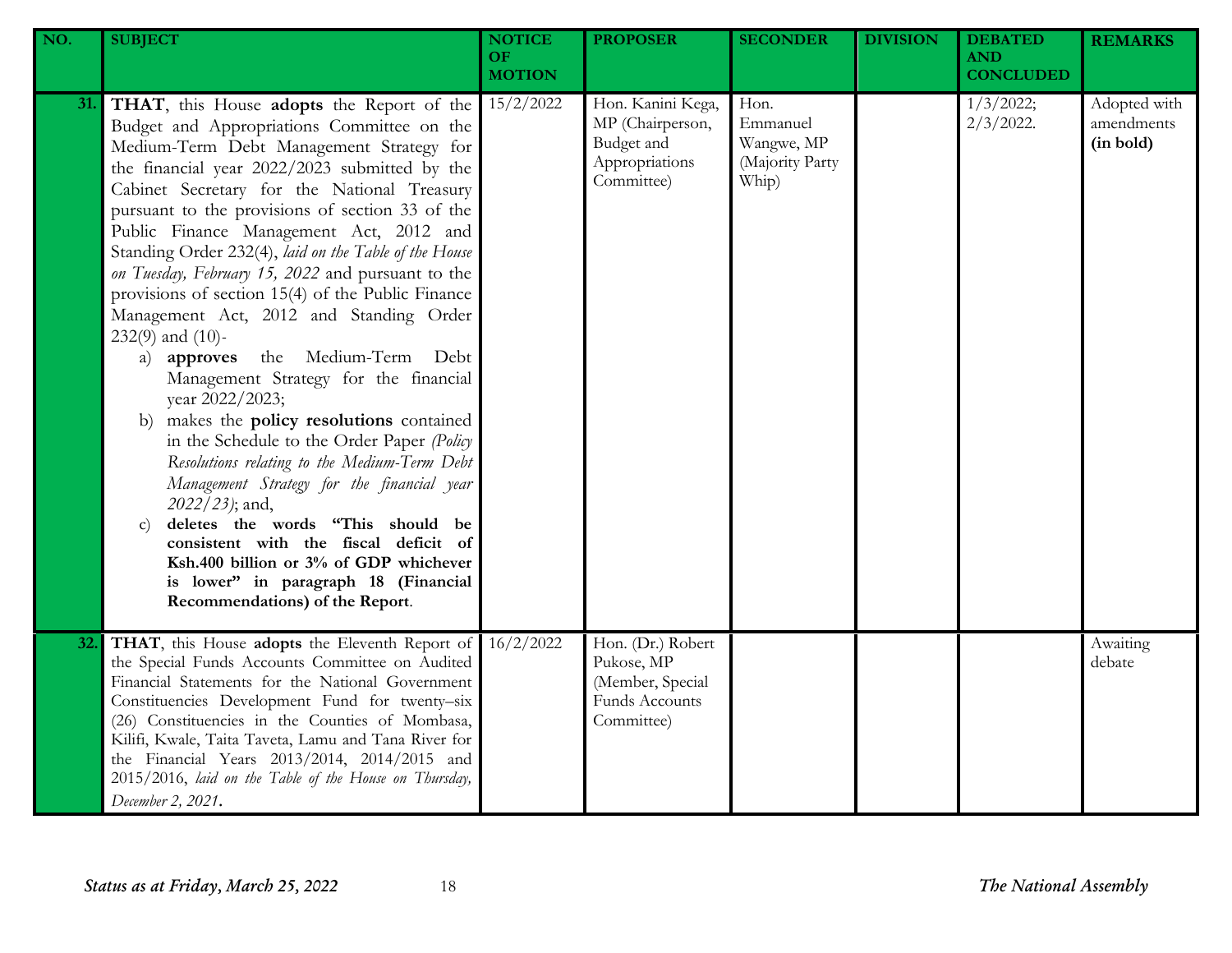| NO. | <b>SUBJECT</b>                                                                                                                                                                                                                                                                                                                                                                                                                                                                                                                                                                                                                                                                                                                                                   | <b>NOTICE</b><br><b>OF</b><br><b>MOTION</b> | <b>PROPOSER</b>                                                                             | <b>SECONDER</b>                                                                       | <b>DIVISION</b> | <b>DEBATED</b><br><b>AND</b><br><b>CONCLUDED</b> | <b>REMARKS</b>     |
|-----|------------------------------------------------------------------------------------------------------------------------------------------------------------------------------------------------------------------------------------------------------------------------------------------------------------------------------------------------------------------------------------------------------------------------------------------------------------------------------------------------------------------------------------------------------------------------------------------------------------------------------------------------------------------------------------------------------------------------------------------------------------------|---------------------------------------------|---------------------------------------------------------------------------------------------|---------------------------------------------------------------------------------------|-----------------|--------------------------------------------------|--------------------|
| 33. | THAT, this House adopts the Report of the Public<br>Investments Committee on its consideration of the<br>Special Audit Report on Utilization of COVID-19<br>Funds by the Kenya Medical Supplies Authority, laid<br>on the Table of the House on Wednesday, September 22,<br>2021.                                                                                                                                                                                                                                                                                                                                                                                                                                                                                | 17/2/2022                                   | The Hon.<br>Abdullswamad<br>Nassir, MP<br>(Chairperson,<br>Public Investments<br>Committee) |                                                                                       |                 |                                                  | Awaiting<br>debate |
| 34. | THAT, this House adopts the Report of the Select<br>Committee on the National Government Constituencies<br>Development Fund on its consideration of the list of<br>nominees to the National Government Constituencies<br>Development Fund Committee<br>for<br>Ugenya<br>Constituency, laid on the Table of the House on Thursday,<br>February 17, 2022, and pursuant to the provisions of<br>section 43(4) of the National Government Constituency<br>Development Fund Act, 2015 and paragraphs 5(2) and<br>(10) of the National Government Constituencies<br>Development Fund Regulations, 2016, approves the list<br>of nominees for appointment to the Ugenya<br><b>Constituency Committee</b> of the National Government<br>Constituencies Development Fund. | 17/2/2022                                   | Hon. Wafula<br>Wamunyinyi, MP<br>(Chairperson,<br>Select Committee<br>on NG-CDF)            | Hon. Ferdinand<br>Wanyonyi, MP<br>(Member, Select<br>Committee on<br>NG-CDF)          |                 | 22/2/2022                                        | Adopted            |
| 35. | THAT, this House adopts the Report of the<br>Committee on Delegated Legislation on its<br>consideration of the Public Finance Management<br>(National Roads Toll Fund) Regulations, 2021, laid on the<br>Table of the House on Thursday, February 17, 2022, and<br>pursuant to the provisions of section 24 (4) of the Public<br>Finance Management Act, 2012 and section 6A of the<br>Public Roads Toll Act, approves the Public Finance<br>Management (National Roads Toll Fund) Regulations,<br>2021, published as Legal Notice No. 222 of 2021.                                                                                                                                                                                                              | 17/2/2022                                   | Hon. Robert Mbui,<br>MP<br>(Member,<br>Committee<br>on<br>Delegated<br>Legislation)         | Hon.<br>Oundo<br>Ojiambo, MP<br>(Member,<br>Committee on<br>Delegated<br>Legislation) |                 | 24/3/2022                                        | Debate<br>ongoing  |
| 36. | THAT, this House adopts the Report of the Select<br>Committee on Implementation on its consideration of<br>the Implementation Status of the Report of the<br>Departmental Committee on Lands on its<br>consideration of the Petition by former workers of the<br>late Mayer Jacob Samuels regarding the invasion and<br>eviction of the workers from their land in Roysambu<br>Constituency by the Kenya Defence Forces, laid on the<br>Table of the House on Wednesday, December 22, 2021.                                                                                                                                                                                                                                                                      | 22/2/2022                                   | The Hon. Moitalel<br>Ole Kenta, MP<br>(Chairperson,<br>Committee on<br>Implementation)      |                                                                                       |                 |                                                  | Awaiting<br>debate |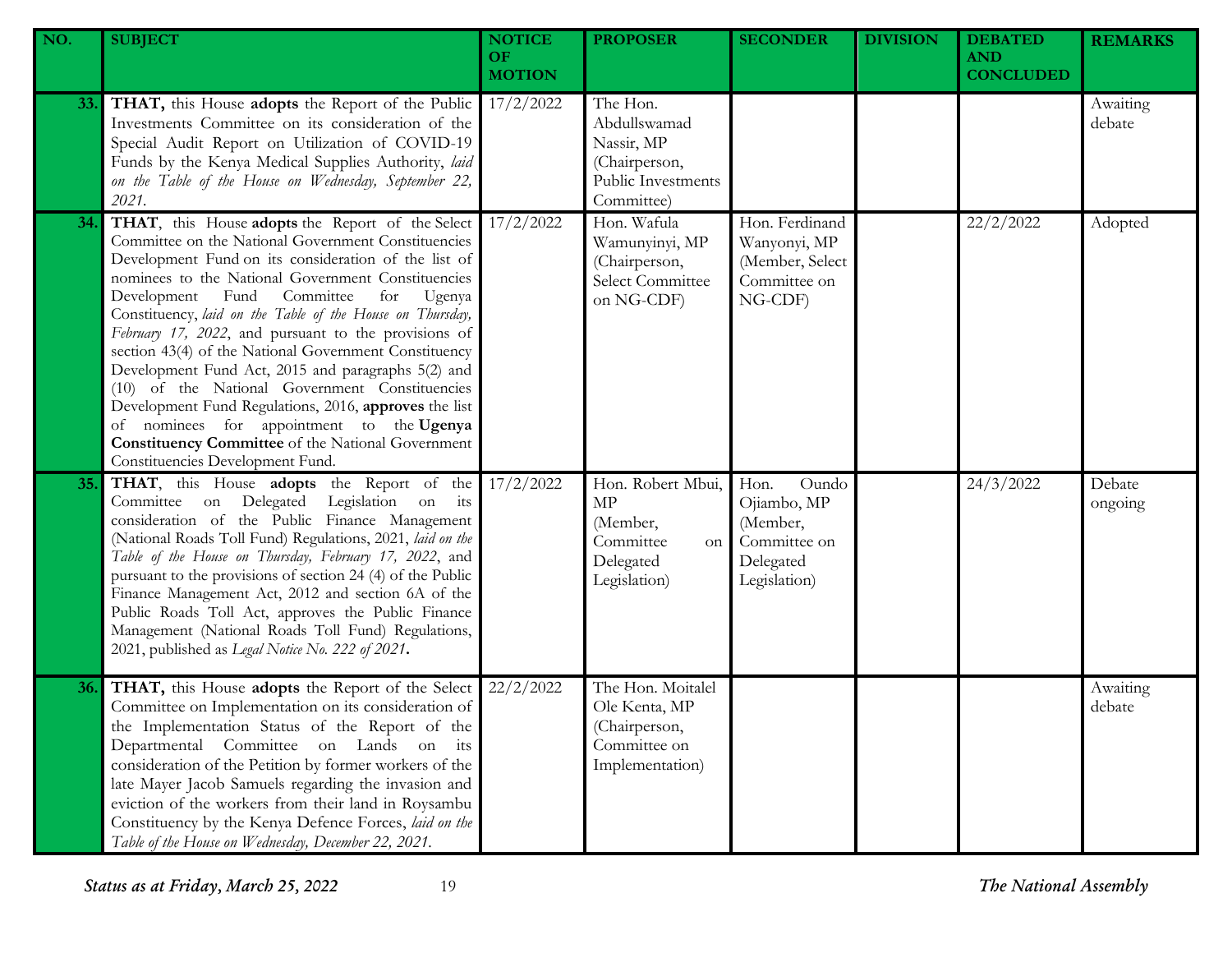| NO. | <b>SUBJECT</b>                                                                                                                                                                                                                                                                                                                                                                                                    | <b>NOTICE</b><br>OF.<br><b>MOTION</b> | <b>PROPOSER</b>                                                                                        | <b>SECONDER</b>                                          | <b>DIVISION</b> | <b>DEBATED</b><br><b>AND</b><br><b>CONCLUDED</b> | <b>REMARKS</b>     |
|-----|-------------------------------------------------------------------------------------------------------------------------------------------------------------------------------------------------------------------------------------------------------------------------------------------------------------------------------------------------------------------------------------------------------------------|---------------------------------------|--------------------------------------------------------------------------------------------------------|----------------------------------------------------------|-----------------|--------------------------------------------------|--------------------|
| 37. | THAT, this House adopts the Report of the Select<br>Committee on Implementation on its consideration of<br>the Implementation Status of the Report of the<br>Departmental Committee on Lands on a Petition on<br>irregular renewal of leases of land by Del Monte<br>Kenya Limited, laid on the Table of the House on<br>Wednesday, December 22, 2021.                                                            | 22/2/2022                             | The Hon. Moitalel<br>Ole Kenta, MP<br>(Chairperson,<br>Committee on<br>Implementation)                 |                                                          |                 |                                                  | Awaiting<br>debate |
| 38. | THAT, this House adopts the Report of the<br>Committee on Delegated Legislation on its<br>consideration of the Irrigation (General)<br>Regulations, 2021, laid on the Table of the House on<br>Wednesday, February 23, 2022, and pursuant to the<br>provisions of section 34(2) of the Irrigation Act, 2019,<br>approves the Irrigation (General) Regulations, 2021<br>published as Legal Notice No. 199 of 2021. | 23/2/2022                             | Hon.<br>Oundo<br>Ojiambo, MP<br>(Member,<br>Committee<br>on<br>Delegated<br>Legislation)               | Nduati.<br>Hon<br>Ngugi, MP<br>(Gatanga<br>Constituency) |                 | 24/3/2022                                        | Debate<br>ongoing  |
| 39. | THAT, this House adopts the Report of the Select<br>Committee on Implementation on its consideration of<br>the Implementation Status of the Report of the<br>Departmental Committee on Finance and National<br>Planning on the Optimization of Revenue in Grain<br>Handling Services at the Port of Mombasa, laid on the<br>Table of the House on Thursday, February 24, 2022.                                    | 24/2/2022                             | The Hon. Moitalel<br>Ole Kenta, MP<br>(Chairperson,<br>Committee on<br>Implementation)                 |                                                          |                 |                                                  | Awaiting<br>debate |
| 40. | THAT, this House adopts the Report of the<br>Committee on Members' Services and Facilities on a<br>Study Visit to the Legislative Assembly of Alberta,<br>Canada undertaken from 14th to 18th October 2019,<br>laid on the Table of the House on Tuesday, December 1, 2020.                                                                                                                                       | 24/2/2022                             | Hon. Christopher<br>Aseka, MP<br>(Chairperson,<br>Committee on<br>Members' Services<br>and Facilities) |                                                          |                 |                                                  | Awaiting<br>debate |
| 41. | THAT, this House adopts the Report of the Select<br>Committee on Members' Services and Facilities on<br>Establishment of a Parliamentary Health Services Unit<br>laid on the Table of the House on Wednesday, August 11,<br>2021.                                                                                                                                                                                 | 24/2/2022                             | Hon. Christopher<br>Aseka, MP<br>(Chairperson,<br>Committee on<br>Members' Services<br>and Facilities) |                                                          |                 |                                                  | Awaiting<br>debate |
| 42. | THAT, pursuant to Standing Order 33(1), I seek<br>leave for the adjournment of the House for the<br>purposes of discussing rising food prices in the<br>country.                                                                                                                                                                                                                                                  | 24/2/2022                             | Hon. David Ole<br>Sankok, MP<br>(Nominated<br>Member)                                                  |                                                          |                 |                                                  | Awaiting<br>debate |